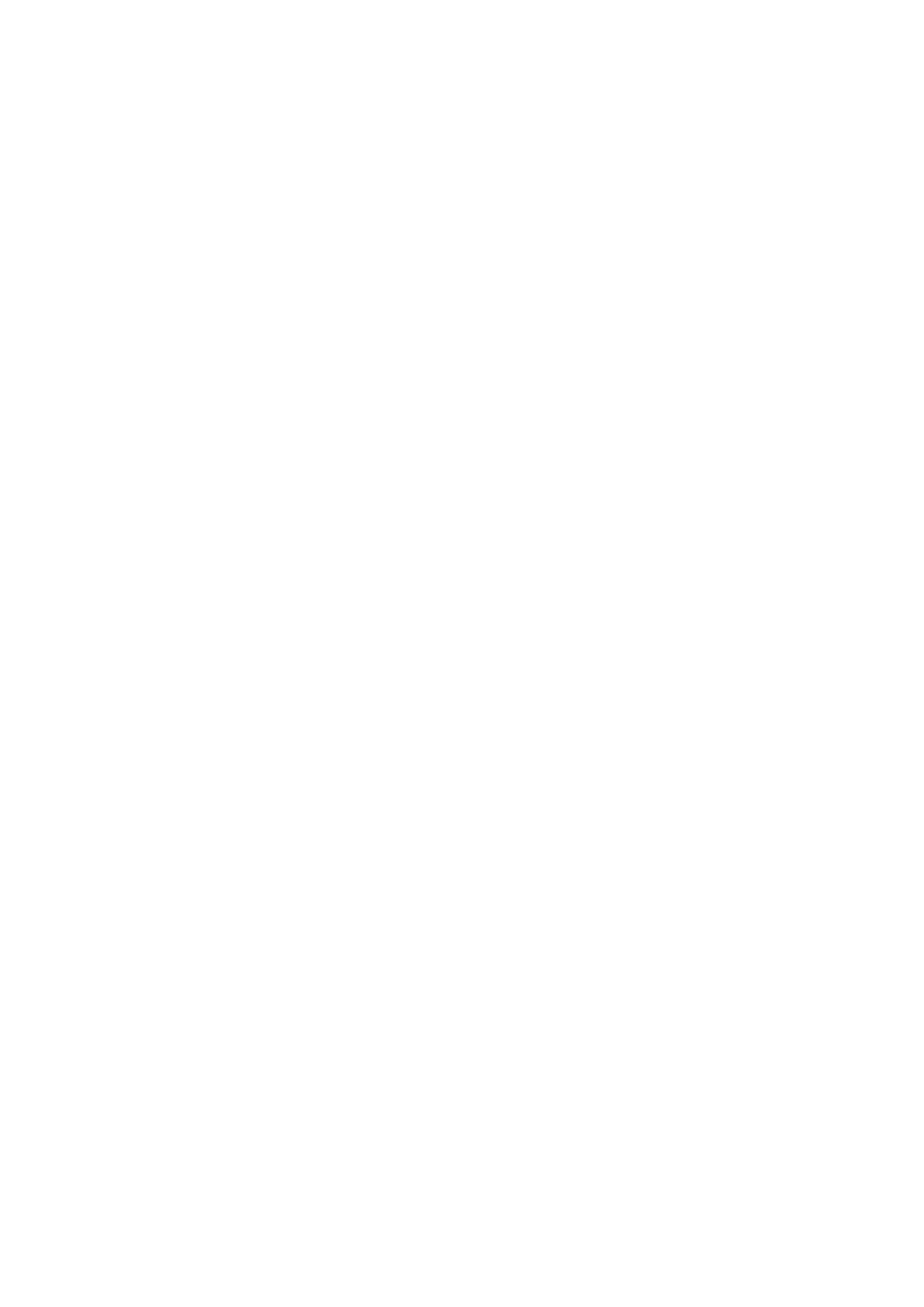# **Table of Contents**

| <b>Foreword</b>                                | 5               |
|------------------------------------------------|-----------------|
| <b>President's Report 2014</b>                 | 6               |
| Report of the Chair of the Technical Committee | $12 \ \mathrm{$ |
| <b>Report of the Secretariat</b>               | 16              |
| <b>Executive Committee Members 2014</b>        | 19              |
| IOPS Membership & Observers 2014               | 20              |
| <b>Report of the Treasurer</b>                 | 23              |
| <b>Audited Financial Statements 2013</b>       | 25              |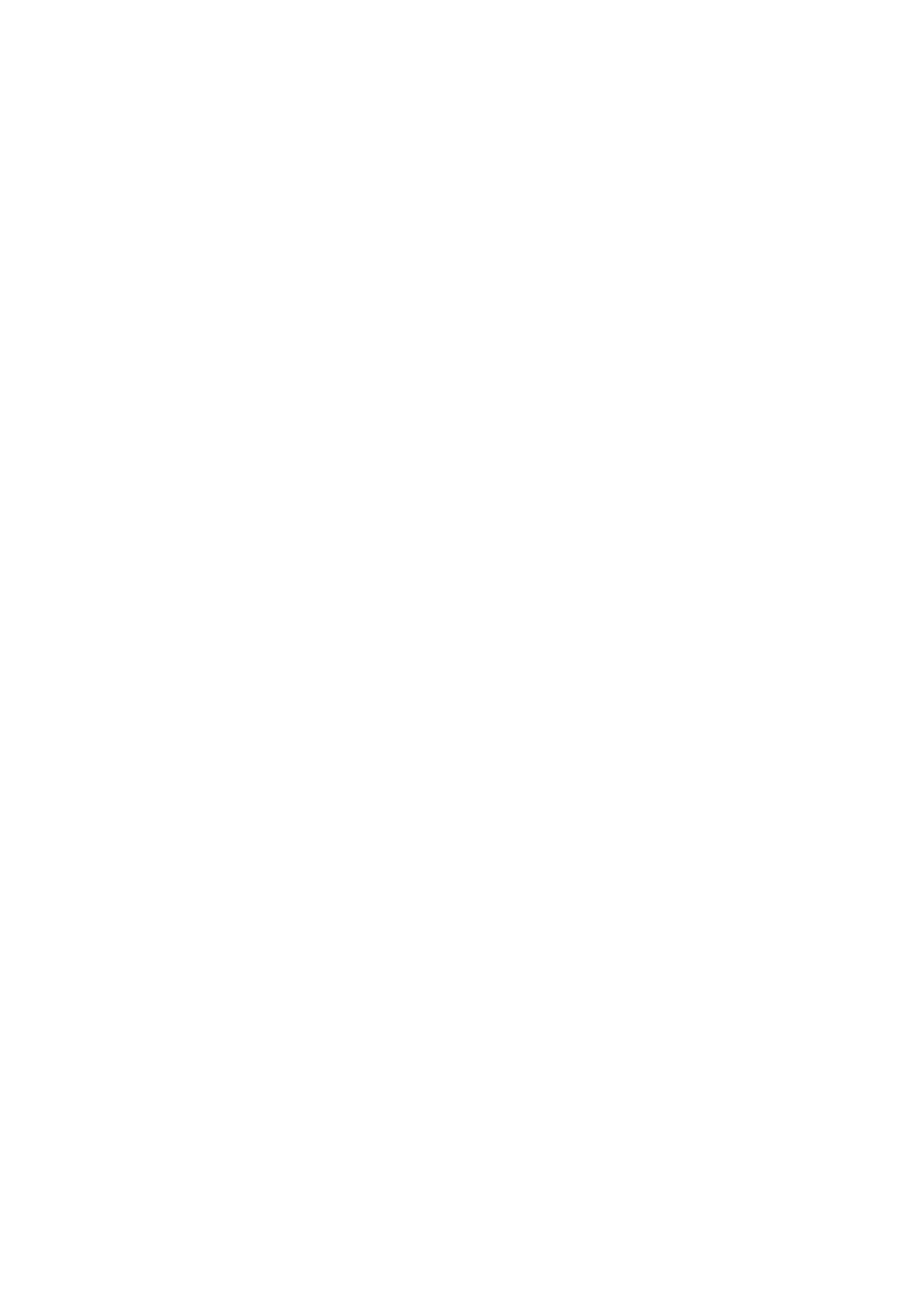# **Foreword**

*The International Organisation of Pension Supervisors (IOPS) is an independent international body representing institutions involved in the supervision of private pension arrangements. The Organisation currently has 83 Members and Observers representing supervisory bodies from 72 countries and territories worldwide - from Australia to Zambia - covering all levels of economic development and bringing together all types of pension and supervisory systems.* 

*The IOPS was formed in July 2004. The major goal of the IOPS is to improve the quality and effectiveness of the supervision of private pension systems throughout the world, thereby enhancing their development and operational efficiency, and allowing for the provision of a secure source of retirement income in as many countries as possible.*

*The aims and purposes of IOPS can be summarised as:*

- *serving as the standard-setting body on pension supervisory matters (and regulatory issues related to pension supervision), taking into account the variety of different private pension systems;*
- *promoting international co-operation on pension supervision and facilitating contact between pension supervisors and other relevant parties, including policy makers, researchers and the private sector;*
- *providing a worldwide forum for policy dialogue and exchange of information on pension supervision;*
- *participating in the work of relevant international bodies in the area of pensions, including joint activities to improve statistical collection and analysis;*
- *promoting, conducting and facilitating the distribution and communication of research, and collecting information in co-operation with relevant international bodies.*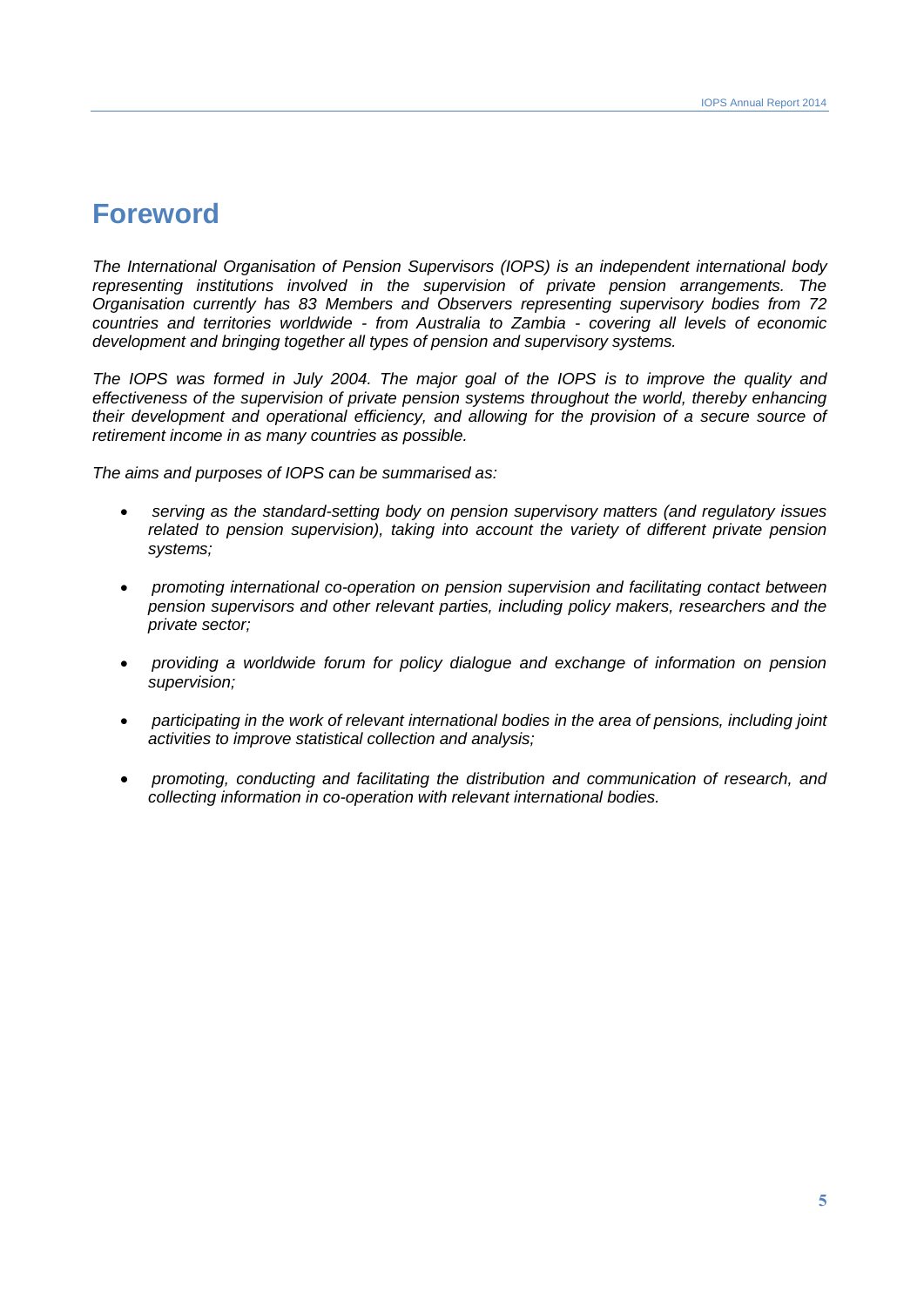

# **Report from the President of IOPS**

**Dr. Edward Odundo** President of IOPS

#### **HIGHLIGHTS**

This year marks a very special anniversary for the IOPS. It will be exactly 10 years ago that the Organisation was founded. Since its establishment, IOPS has positively contributed to the accumulation of best international pension supervisory expertise and practices and has favoured the exchange of knowledge between its Members in particular in the area of risk-based supervision. The IOPS has issued a considerable number of good practices and a major supervisory tool – the IOPS Toolkit on private pension supervision – to support the development and implementation of sound and effective supervisory regimes within its Members and world-wide. It has successfully paved the way to become a leading international standard setting organisation in the area of private pension supervision.

Let me underline that the achievements of the IOPS are the result of hard work and commitment of our Members as well as our previous Chairs and Vice Chairs of Technical and Executive Committees. I would like in particular to thank and recognize the remarkable work and long-term commitment to IOPS of Mr. Ross Jones, former IOPS President, and Ms. Solange Berstein, former Chair of the Technical Committee.

I would also wish to congratulate my colleagues with their new positions in the Organisation: Mr. Edgar Robles Cordero as the IOPS Vice-President and Mr. Darren McShane as the Chair of the Technical Committee. I would like to thank Mr. Dirk Broeders for the effort he has put into his work both as an IOPS Delegate and as the IOPS Treasurer. I also congratulate Mr. Broeders for taking additionally to his Treasurer duties a new position of the Vice-Chair of the Technical Committee. I look forward to working with them and the rest of the Membership to achieve the aims and purposes of our Organisation.

In 2014 IOPS has placed particular focus on its work with individual members and has also cooperated actively with other international organisations which have an interest in pension supervision. In February the IOPS Committee meetings were hosted by the Financial Supervisory Authority of Iceland (FME) in Reykjavik. At the occasion of the IOPS Technical Committee, the FME presented the results of the self-assessment of the authority's compliance with the IOPS Principles of Private Pension Supervision. The meetings were followed by a one-day seminar entitled "Regulatory and supervisory challenges for the Icelandic pension industry", organised together with the Financial Supervisory Authority of Iceland and the Pension Coordination Group of the International Association of Insurance Supervisors (IAIS PCG). The Seminar brought together senior officials from the pension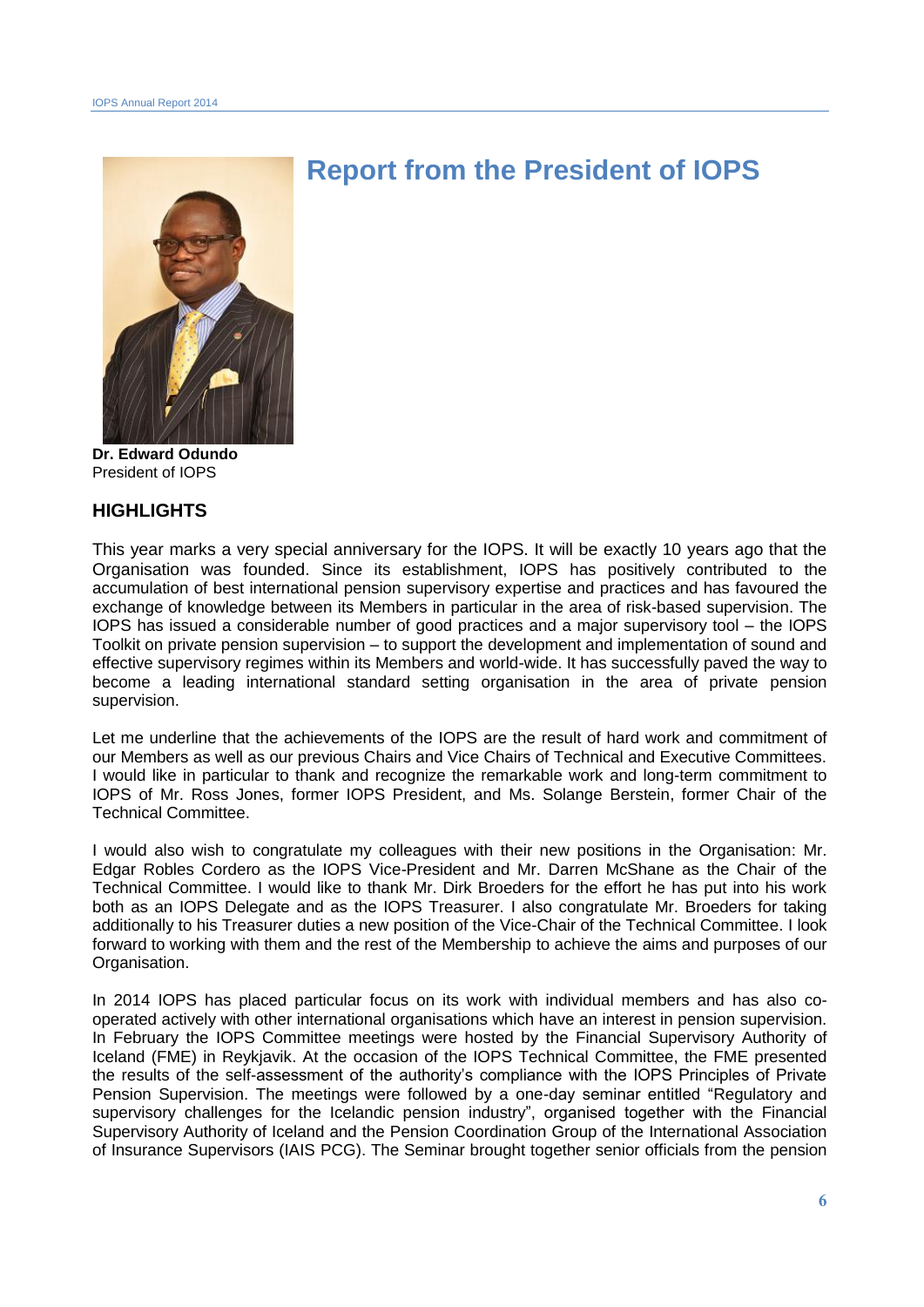regulatory and supervisory authorities and large number of representatives of the private pension industry of Iceland, as well as international delegates, members of the IOPS and IAIS PCG, researchers, journalists and academics. The discussion focused on the current status and main challenges for development of the private pension industry in Iceland, longevity risk and supervisory challenges, and opportunities and problems related to pension funds foreign investment.

As usual, the IOPS held meetings in Paris back-to-back with the OECD Working Party on Private Pensions in June. The meetings were followed by a seminar organised jointly by the OECD, IOPS and the Rotman International Centre for Pension Management (Rotman ICPM). The seminar addressed a number of very timely cutting-edge pension topics such as long-horizon investing in infrastructure and defined ambition pensions (DA).

The Annual General Meeting was held this year in October in Swakopmund, Namibia, hosted by the Namibian IOPS member authority, the Namibia Financial Institutions Supervisory Authority. The IOPS committee meetings and AGM were followed by the OECD/IOPS Global Forum on Private Pensions "Improving the Role of Saving for Retirement" that benefited from the knowledge and expertise of numerous African speakers and delegations. At this event several important topics were addressed, such as the major opportunities and challenges for the development of more efficient and inclusive private pension systems in Africa, the tax and financial incentives for saving in complementary private pensions, the role of pension funds in long-term investment financing and capital markets development in Africa, the supervisory challenges for creating target retirement income in private pension systems, and the policies and regulatory approaches to pension funds' fees and charges. During these events the IOPS members had also an opportunity to meet with the representatives of newly created network of African pension funds – the African Pension Funds Network (APFN).

I would like to thank all participants in our meetings and in particular, our hosting authorities for their initiative in organising such events.

The Technical Committee is an essential group that develops principles, standards and good practices on pension supervisory issues and on regulatory themes related to pension supervision. Some of these principles and standards have been taken into account by the G20/OECD Taskforces while developing effective approaches for G20/OECD High Level Principles. The Technical Committee also serves as a forum to discuss, develop and analyse matters related to pension supervision that are of interest to our membership. In respect of the subjects developed by the IOPS, work was continued on the innovative topics initiated in the 2013 programme of work. Such subjects include the Technical Committee papers on the role of supervisory authorities in automatic enrolment, and on the supervision of the distribution of annuities and other forms of pension pay-out. During 2014 the IOPS worked also on new projects such as the target retirement income and the role of actuarial review and calculations in pension supervision.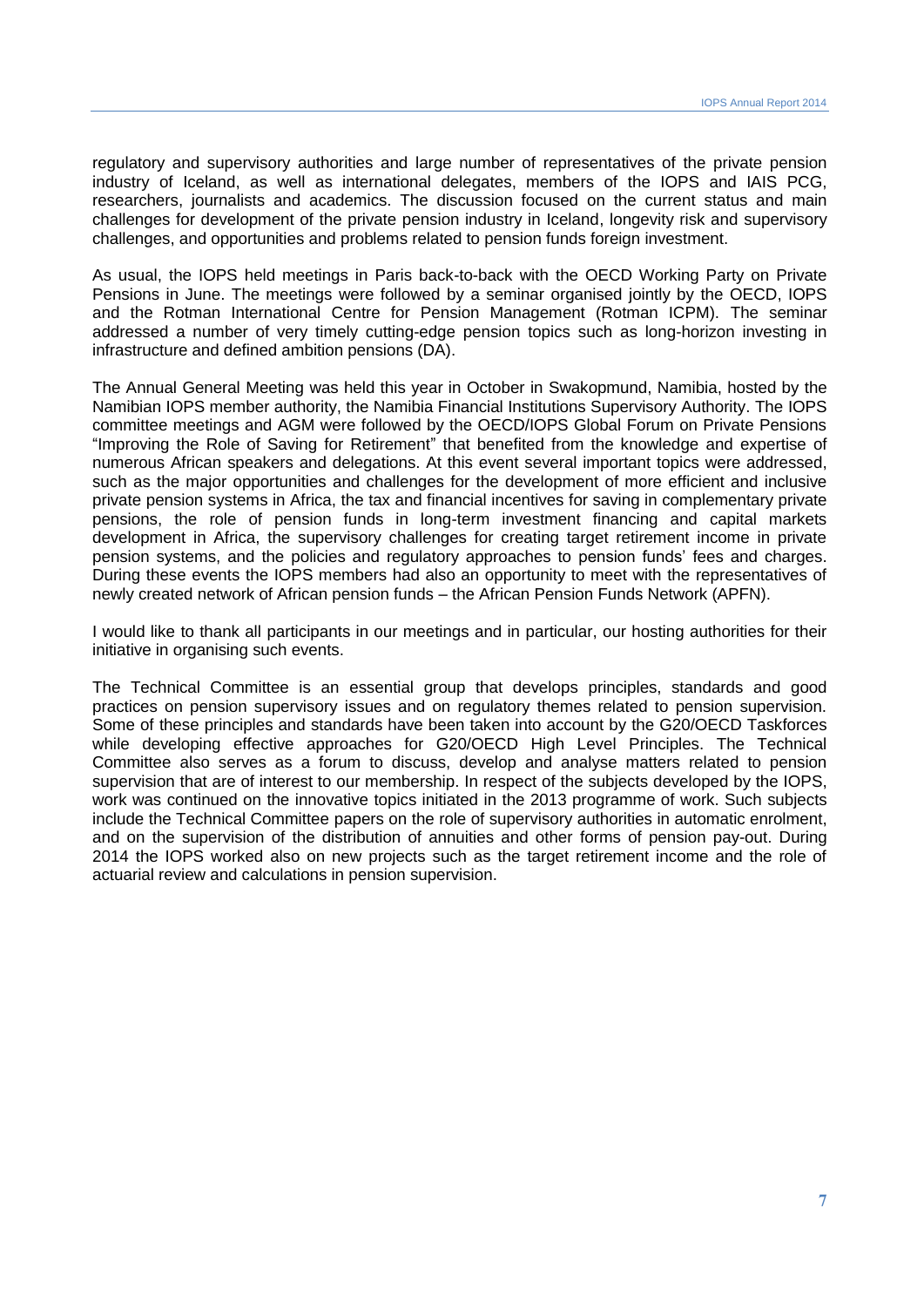#### **AIMS**

The Organisation successfully worked towards fulfilling a range of aims and objectives during 2014, including the following:

| <b>AIM</b>                                                                | <b>Achievement 2014</b>                                                                                                                                                                                                                                                                                                                         |
|---------------------------------------------------------------------------|-------------------------------------------------------------------------------------------------------------------------------------------------------------------------------------------------------------------------------------------------------------------------------------------------------------------------------------------------|
| body<br><b>Standard</b><br>setting<br>pension<br>on<br>supervisory issues | Representatives of the Organisation provided an<br>input, based on the standards developed by the<br>IOPS, to the work of G20/OECD Taskforce aimed<br>at developing effective approaches to support the<br>implementation of the G20/OECD High-Level<br>Principles on Financial Consumer Protection.                                            |
| Worldwide forum for dialogue and exchange                                 | The IOPS organised jointly with OECD and the<br>International Centre<br>for<br>Rotman<br>Pension<br>Management, a seminar held in Paris on long-<br>horizon investing in infrastructure and defined<br>ambitions (DA) pensions.                                                                                                                 |
|                                                                           | The joint OECD/IOPS Global Forum<br>was<br>organised in Swakopmund, Namibia.                                                                                                                                                                                                                                                                    |
|                                                                           | The IOPS continued collaboration with other<br>regional institutions (e.g. African Development<br>Bank).                                                                                                                                                                                                                                        |
| Participate in work of relevant international<br>bodies                   | The IOPS continued the work with OECD<br>commenting on its research and exchanging<br>information on private pensions.                                                                                                                                                                                                                          |
|                                                                           | The IOPS contributed to work of the G20/OECD<br>Task Force on Institutional Investors and the<br>G20/OECD Long Term Financing Task Force on<br>Financial Consumer Protection (e.g. being a<br>member of sub-group that established effective<br>approaches for Principle 2, Role of Oversight<br>Bodies).                                       |
|                                                                           | The IOPS was invited by the International<br>Actuarial Association (IAA) to engage in the joint<br>project on the role of actuarial review and<br>valuations in pension supervision.                                                                                                                                                            |
|                                                                           | Regular updates on the IOPS Programme of<br><b>Work</b><br>were provided<br>European<br>to<br>our<br>EIOPA, International<br>Actuarial<br>counterparts<br>Association (IAA) and to our colleagues from IAIS<br>Pensions Coordination Group. In turn, these<br>organisations provided the IOPS with updates on<br>their own work and activities. |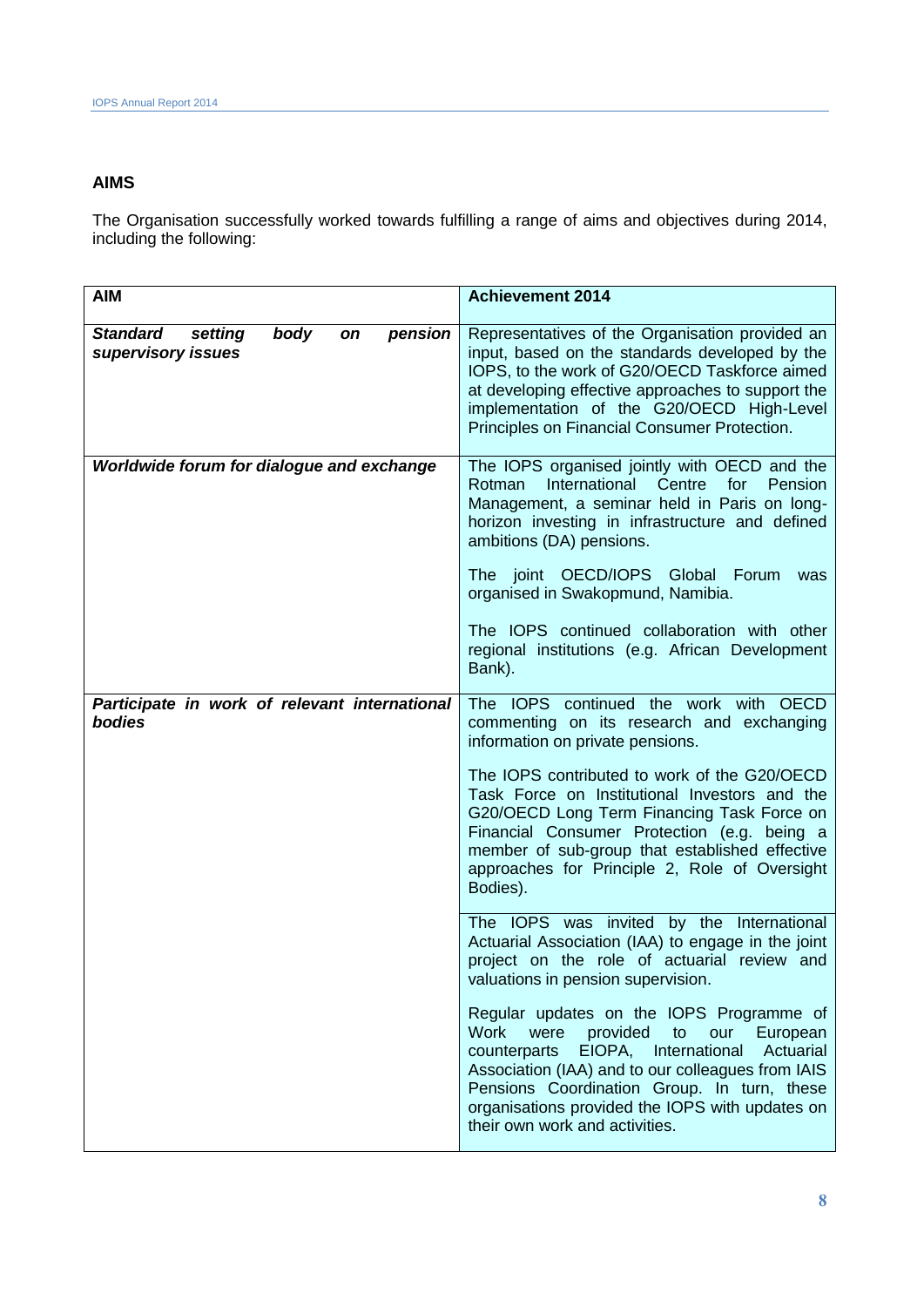| Promote, conduct, facilitate distribution and<br>communication of research | The IOPS released 3 Working Papers during<br>2014.                                                                                                                                                                                                                                                                                                                                                                  |
|----------------------------------------------------------------------------|---------------------------------------------------------------------------------------------------------------------------------------------------------------------------------------------------------------------------------------------------------------------------------------------------------------------------------------------------------------------------------------------------------------------|
|                                                                            | The IOPS continued to build and redesign its<br>electronic library on the IOPS website, providing<br>research on pension supervision and related<br>topics.                                                                                                                                                                                                                                                         |
|                                                                            | Members also receive the leading academic<br>pension journal, 'The Journal of Pension Finance<br>and Economics' developed under the aegis of the<br>IOPS and OECD. Printed copies of the Journal<br>were distributed to the Members at the Paris<br>Committee meetings.                                                                                                                                             |
|                                                                            | The IOPS is delighted to announce the initiative<br>of the Society of Actuaries, US, to reproduce the<br>IOPS Principles of Private Pension Supervision in<br>their Funding Regulation Exam materials, which<br>appears to be an excellent opportunity to promote<br>IOPS work. This permission was granted to use<br>this document underlining that the copyright on<br>this material is the property of the IOPS. |
| Assist countries with less developed private<br>pension arrangements       | The IOPS continues to build its membership and<br>contacts amongst countries with developing<br>pension<br>systems,<br>welcomed<br>and<br>has<br>representatives<br>from<br>developing<br>many<br>economies to its conferences and events.                                                                                                                                                                          |
|                                                                            | The IOPS Committee Meetings and Conference<br>in Reykjavik, Paris and Swakopmund saw<br>attendance from non-member countries such as<br>Estonia, Latvia, Lithuania, Russian Federation,<br>United States and Zimbabwe. These countries<br>would be warmly welcomed as IOPS Members in<br>the future.                                                                                                                |
| Develop database of private pension and<br>supervisory systems worldwide   | The IOPS continues to work with its partners from<br>the ISSA and OECD to update and develop a<br>statistical<br>comprehensive<br>regulatory<br>and<br>database covering private pension systems<br>worldwide.                                                                                                                                                                                                      |

#### **MEMBERS**

Four new Members joined the Organisation in 2014. The IOPS membership reached 83 Members and Observers. Among the new members, the National Commission of Banking and Insurance of Honduras, the Federal Occupational Pensions Regulatory Commission of Switzerland (OAK BV), and the Uganda Retirement Benefits Regulatory Authority joined as Governing Members; the Private Pension System Rights Guarantee Fund of Romania as an Associate Member and the Insurance Europe as an Observer.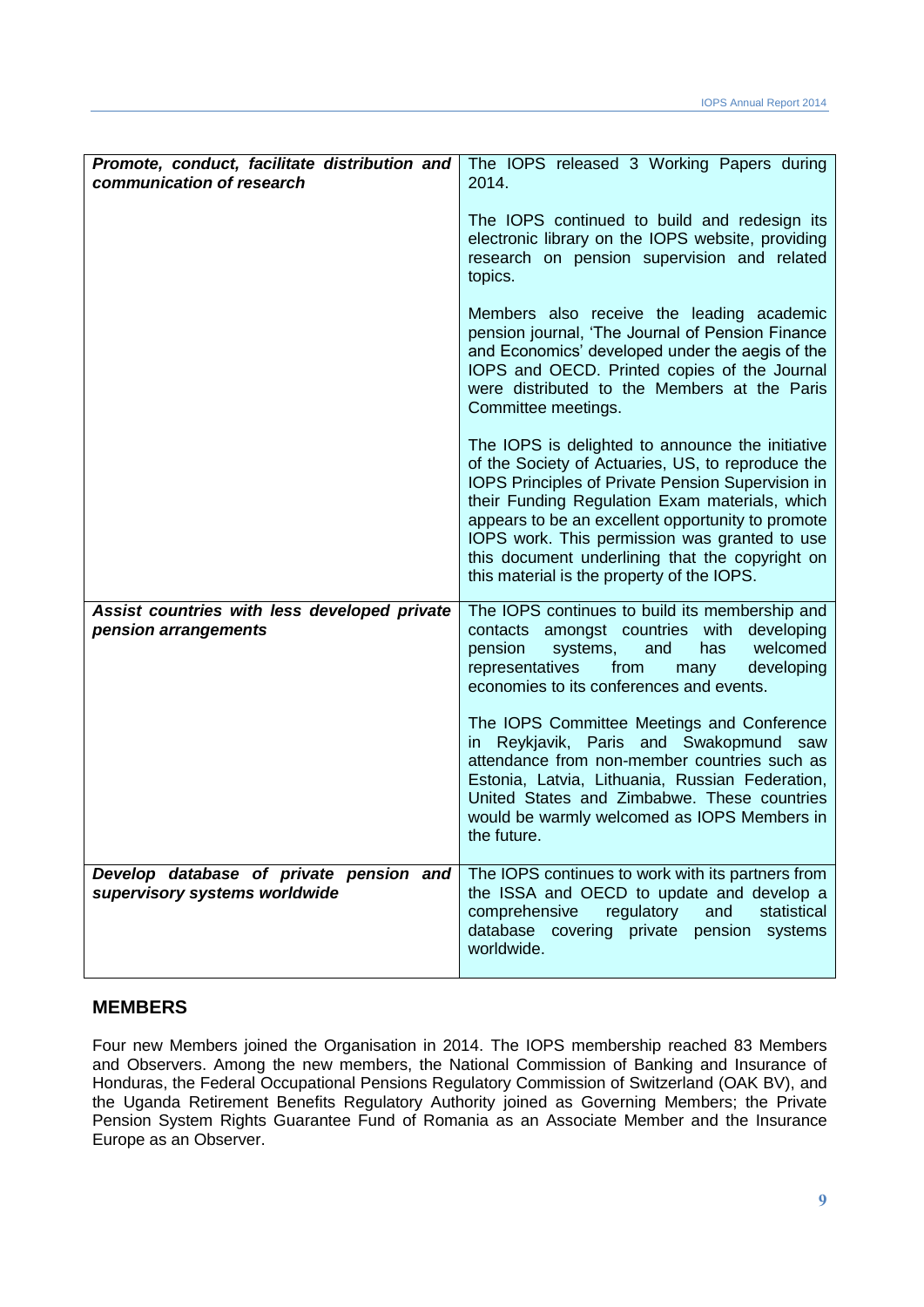Our goal for 2015 will be to further expand the membership base thereby identifying potential new members. A range of pension supervisory authorities continue to express interest in our Organisation. We would be delighted to welcome these and other interested parties as members of our Organisation and we will work with such countries to see if their valuable input into our work can be achieved.

The IOPS is very grateful to its members who have supported our efforts to expand the membership of the Organisation – indeed our best source of recruitment is through our membership. I would therefore like to encourage all members to get in touch with their contacts in their regions and help work towards further increasing the membership of our Organisation during 2015.

#### **MEETINGS**

The following meetings were held during 2014:

- Executive and Technical Committee meetings; 27 February Reykjavik, Iceland; 3-4 June – Paris, France; 1 October – Swakopmund, Namibia;
- Annual General Meeting, 2 October Swakopmund, Namibia;
- IOPS/ IAIS PCG/ Financial Supervisory Authority of Iceland (FME) Seminar: Regulatory and supervisory challenges for Icelandic pension industry – 28 February, Reykjavik, Iceland;
- IOPS/OECD Global Forum on private pensions 2-3 October 2014, Swakopmund, Namibia

#### **RELATIONS WITH OTHER ORGANISATIONS**

The IOPS continued to work closely with other organisations during 2014.

- *OECD*: The IOPS continues to work closely with the OECD's Working Party on Private Pensions jointly organising research conferences, joint summer meetings and the Global Forum. This year, the summer joint meeting was held in Paris, France, while the Global Forum took place in Swakopmund, Namibia. The OECD continues to provide Secretariat support to the IOPS via the partnership agreement signed by the two organisations in 2005 and renewed in 2011. The IOPS also continued to contribute to the G20/OECD Taskforce on Financial Consumer Protection, the Taskforce on Pension Statistics and the G20/OECD Taskforce on Institutional Investors and Long-Term Financing.
- *ISSA:* the joint database on complementary and private pensions is further being developed and extended by the three organisations involved (IOPS, ISSA and OECD).
- *World Bank:* representatives continue to attend IOPS meetings and provide input and comments to IOPS projects. The project of the World Bank to introduce the IOPS Principles in their FSAP assessments is on-going, after a series of presentations by the Bank's representatives in the Technical Committee meetings and consultations between the representatives of the two international organisations.
- *IAIS:* the two organisations continue to co-operate. The two organisations regularly provide each other with updates on finalised projects and other work in progress. A joint seminar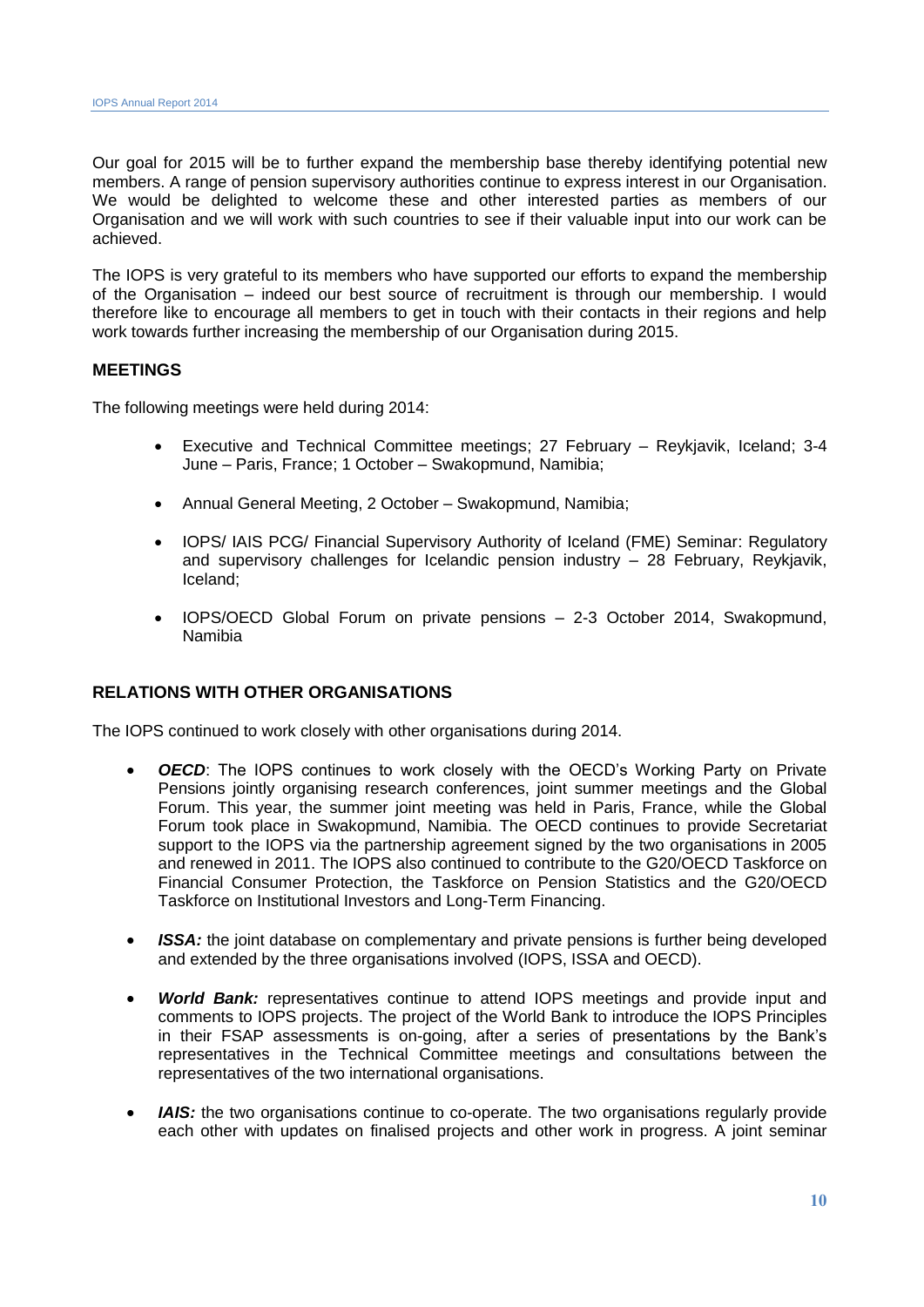was organised by the IOPS and the IAIS Pensions Coordination Group, back to back with the Technical Committee Meeting in Reykjavik, Iceland, on 28 February 2014.

*EIOPA:* the IOPS and EIOPA provide regular updates of each other's work.

#### **FUTURE MEETINGS**

**2015**

- 23-24 February, Committee Meetings and Seminar in San José, Costa Rica
- 23-24 June (tbc), Committee Meetings, Paris, France (back to back with OECD WPPP)
- 28-30 October, Committee Meetings, AGM & OECD/IOPS Global Forum, Berlin, Germany

addway.

**Dr. Edward Odundo** President of IOPS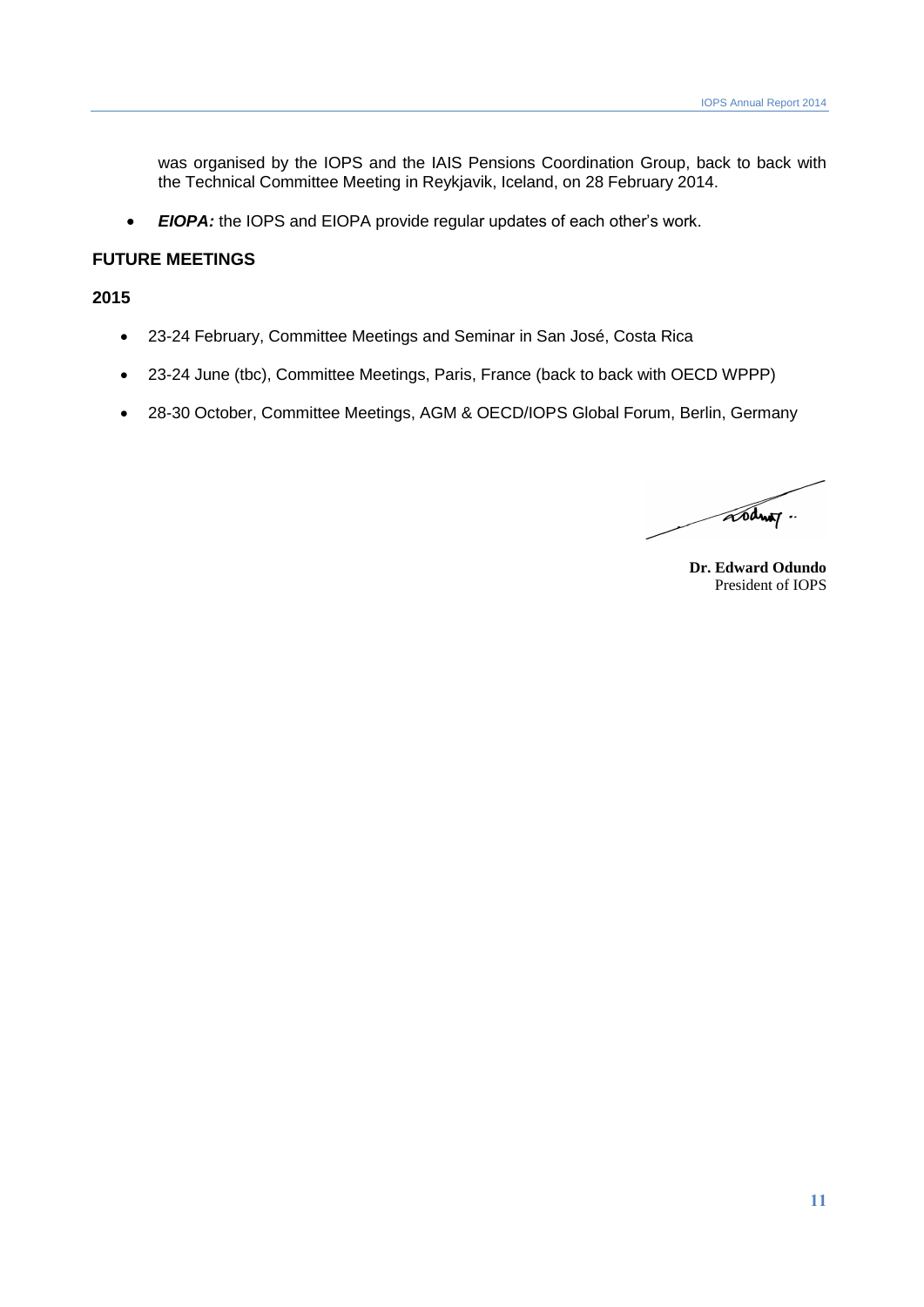

# **Report by the Chair of the Technical Committee**

**Darren McShane** Chair of the IOPS Technical Committee

The Technical Committee of IOPs is tasked with developing principles, standards and good practices on pension supervisory issues and on regulatory issues related to pension supervision. The Technical Committee is also the primary forum through which members discuss and share experiences relating to pension supervision. Participation in Technical Committee meetings is open to all IOPs members.

Over the year, three meetings of the Technical Committee were held which were all well attended by the membership. Each meeting comprised a full and busy agenda through which IOPS has continued to add to its already substantial body of research and working papers.

The quality of outputs of the IOPS is driven by the contributions of the Members and all Members are urged to continue to make the effort to provide input whether through participation in project teams, responses to surveys and information requests or through the meeting processes where papers are discussed and refined. I would like particularly to thank those who drafted, edited and supplied input for the Working Papers released this year. I would also like to thank the Secretariat for their efforts in the development of the papers completed and progressed throughout the year.

I would also take the opportunity to recognise the exceptional contribution to the work of the Technical Committee over many years, made by my predecessor Ms. Solange Berstein. Under her leadership, the Technical Committee has been able to build a solid base of research and working papers which the membership should aspire to maintain and build upon into the future.

Going forward, the Technical Committee is committed to an ambitious program of work that will continue to require the ongoing commitment of the membership, the support of the secretariat and the collaboration of our external partners.

#### **PROGRAMME OF WORK (POW) 2013-2014**

#### **RESEARCH AND PUBLICATIONS**

During 2014, the IOPS continued to ensure that the work of its members reached a broader audience. The Organisation and its members have been pleased to respond to requests for information and research from a variety of sources.

Three Working Papers were released during 2014. The papers highlight a range of challenges to be met with regard to supervising and analysing the fees and charges of pension funds, supervising the distribution of retirement products and introducing the mechanism of automatic enrollment. They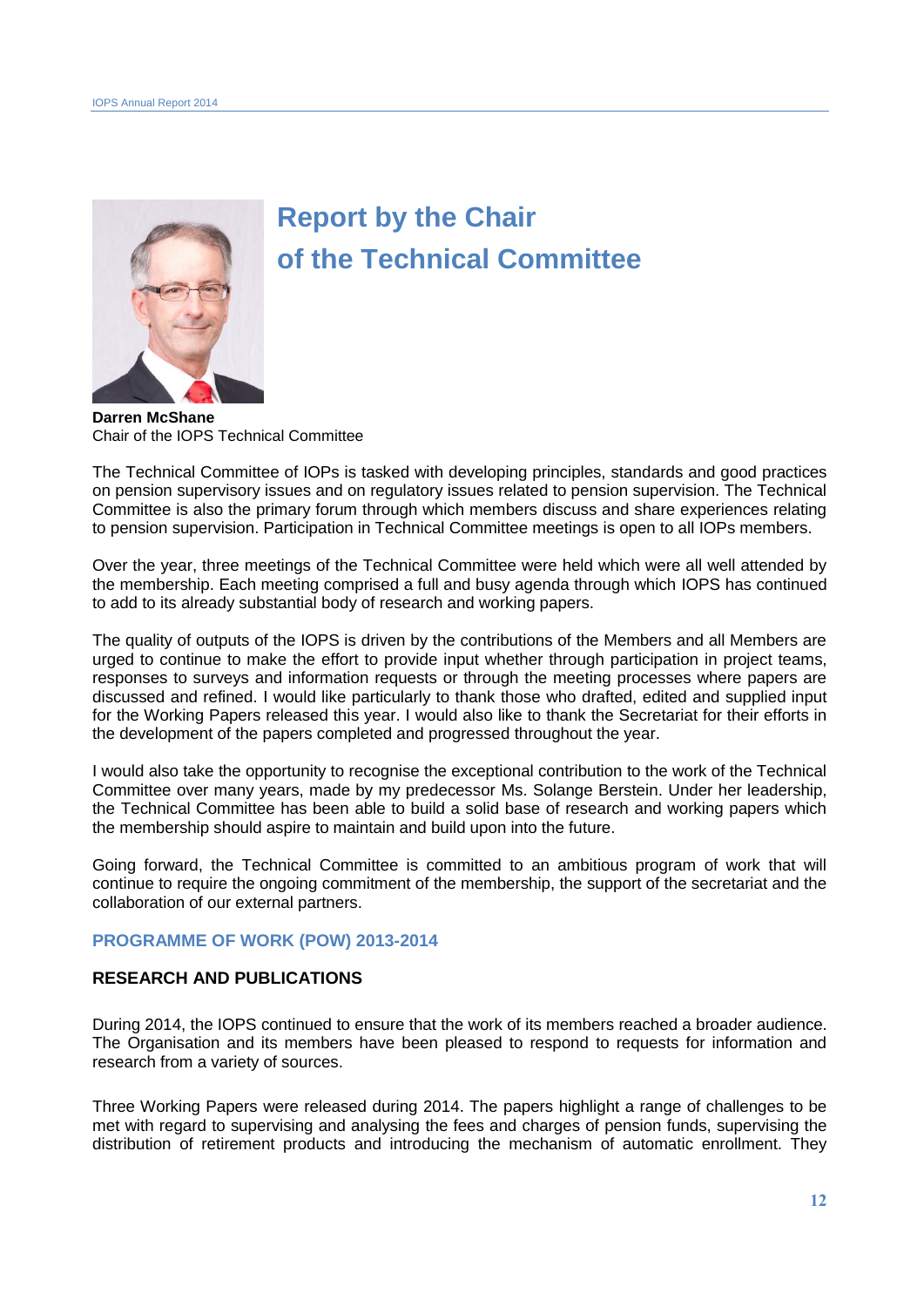provide examples, experiences and lessons learnt for the benefit of IOPS members and the broader pension community. Abstracts of the three papers issued this year are included below. The IOPS welcomes submissions for the Working Paper series. Members who have papers covering relevant issues and who are interested in submitting them for inclusion in the series should contact the IOPS Secretariat.

IOPS Working Papers present the results of research and policy analysis conducted throughout the year.They are developed with the important input and assistance of Technical Committee members, and are circulated to encourage discussion and comment and feed policy debate in their respective jurisdictions. They represent the views of the authors and may not represent the opinion of the IOPS members as a whole.



**ICPS** 

#### *WORKING PAPER NO. 20: Update on IOPS Work on Fees and Charges*

Abstract: This paper identifies the challenge in making comparisons of fees across different pension systems and updates the analyses of charge ratios for the countries that originally participated in the 2008 exercise (IOPS WP No. 6), while looking at the historic trends of both fees charged by pension funds to members and the operating expenses of pension funds. Previous work sought to explain fees variation across different jurisdictions by taking into consideration factors such as GDP, ratio of total pension assets to GDP, the mandatory or voluntary nature of the retirement system, etc. However, the results of such research have not been conclusive, in part because of the data challenges of cross-country comparisons.

This paper reviews the evolution of fees within countries, comparing the level in 2012-13 to that of six years ago taking into consideration the reforms that jurisdictions have enacted since 2008, the year of the previous research.

#### *WORKING PAPER NO. 21: Supervising the Distribution of Annuities and Other Forms of Pension Pay-Out*

Abstract: This paper provides an overview of the main types of pension products on offer in different IOPS Member jurisdictions and ways they are distributed. It presents how IOPS Members supervise the entities providing and advising on these products and identifies main challenges pension supervisors face with respect to supervising these products and proposes some possible responses to these challenges.

The paper provides detailed case studies of the automated system of pension bids (SCOMP, Sistema de Consultas y Ofertas de Montos de Pensión) operating in Chile and the Open Market Option (OMO) system used in the UK.



IOPS Working Papers on Effective Pensions Supervision, No.20 UPDATE OF IOPS WORK ON FEES AND

**CHARGES**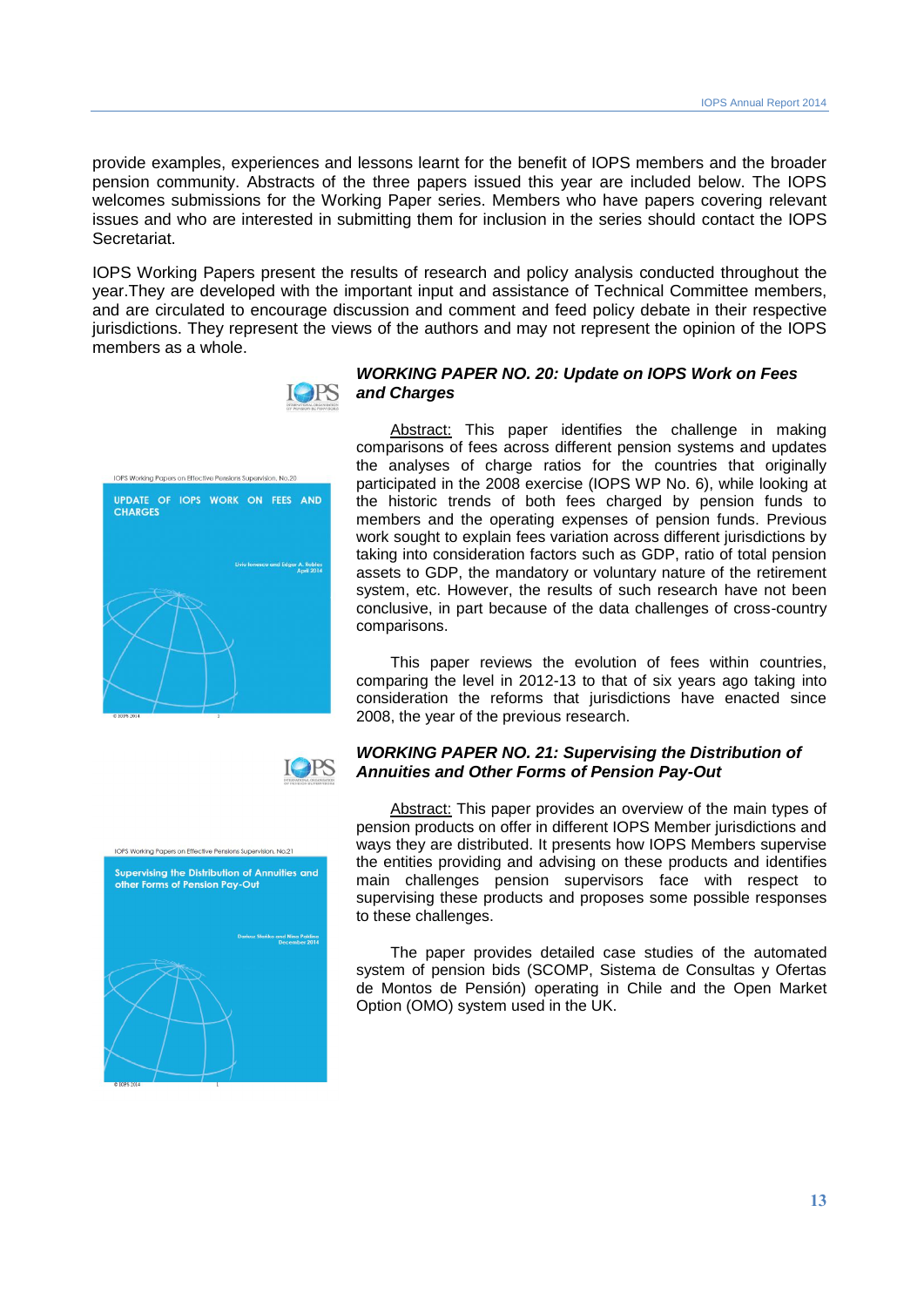

| <b>Automatic Enrolment</b> | Role of Pension Supervisory Authorities in |
|----------------------------|--------------------------------------------|
|                            | <b>Ning Pakling</b><br>December 2014       |
|                            |                                            |
|                            |                                            |

#### *WORKING PAPER NO. 22: Role of Pension Supervisory Authorities in Automatic Enrolment*

Abstract: Governments around the world are working on strategies to increase participation in private pension plans in order to complement the resources coming from public pensions and achieve greater pension adequacy in retirement. The automatic enrolment of workers into private pension funds is one way to improve coverage and boost retirement savings. This paper reviews the role that pension supervisory authorities have and the main challenges they need to address when automatic enrolment programmes are being prepared and implemented. The paper also identifies the main areas of supervisory control to oversee compliance with the legal requirements of automatic enrolment.

The paper draws heavily on case studies of automatic enrolment programmes implemented at the national level in Italy, New Zealand and the United Kingdom. It also analyses such programme for self-employed workers in Chile and for occupational pension plans in United States.

#### **PROJECTS**

In addition to the projects outlined above, the IOPS has worked on the following projects during 2014, which are expected to reach completion during the coming year:

- *Target retirement income:* It is argued that DC pension systems should focus on the longterm target that combines phases of accumulation and decumulation. The paper will identify the role of pension supervisors and possible supervisory challenges that may arise in pension systems with explicit aspirational long-term goals expressed in absolute (retirement income) or relative (replacement rate) terms.
- *The role of actuarial calculations and valuations in pension supervision:* this paper will be produced jointly with the International Actuarial Association (IAA) based upon two surveys sent to respondents from IOPS and IAA. The paper will review the role of actuaries or other professionals preparing the actuarial review and calculations in the supervision of DC, DB or hybrid pension plans, as well as to determine their main functions. The project will also review the interactions between the supervisors and these professionals.

#### **OTHER**

Work on updating the ISSA/IOPS/OECD database continued during 2014. Most of the Members contacted have provided revised profiles which will be published shortly, while the remainder are in the process of updating and drafting their profiles in conjunction with the IOPS Secretariat.

A broad range of IOPS Members provide statistical information for the OECD Global Pension Statistics Project, with statistical data on the pension systems of the IOPS Members now available via the IOPS website. Selected statistics for IOPS Members are also available via the OECD's Pensions Markets in Focus publication.

The IOPS Members are encouraged to actively participate and provide, on a regular basis, the requested pension regulatory and statistical data/information as a part of the joint the ISSA/OECD/IOPS Complementary and private pensions database and the OECD/IOPS statistical data collection exercise.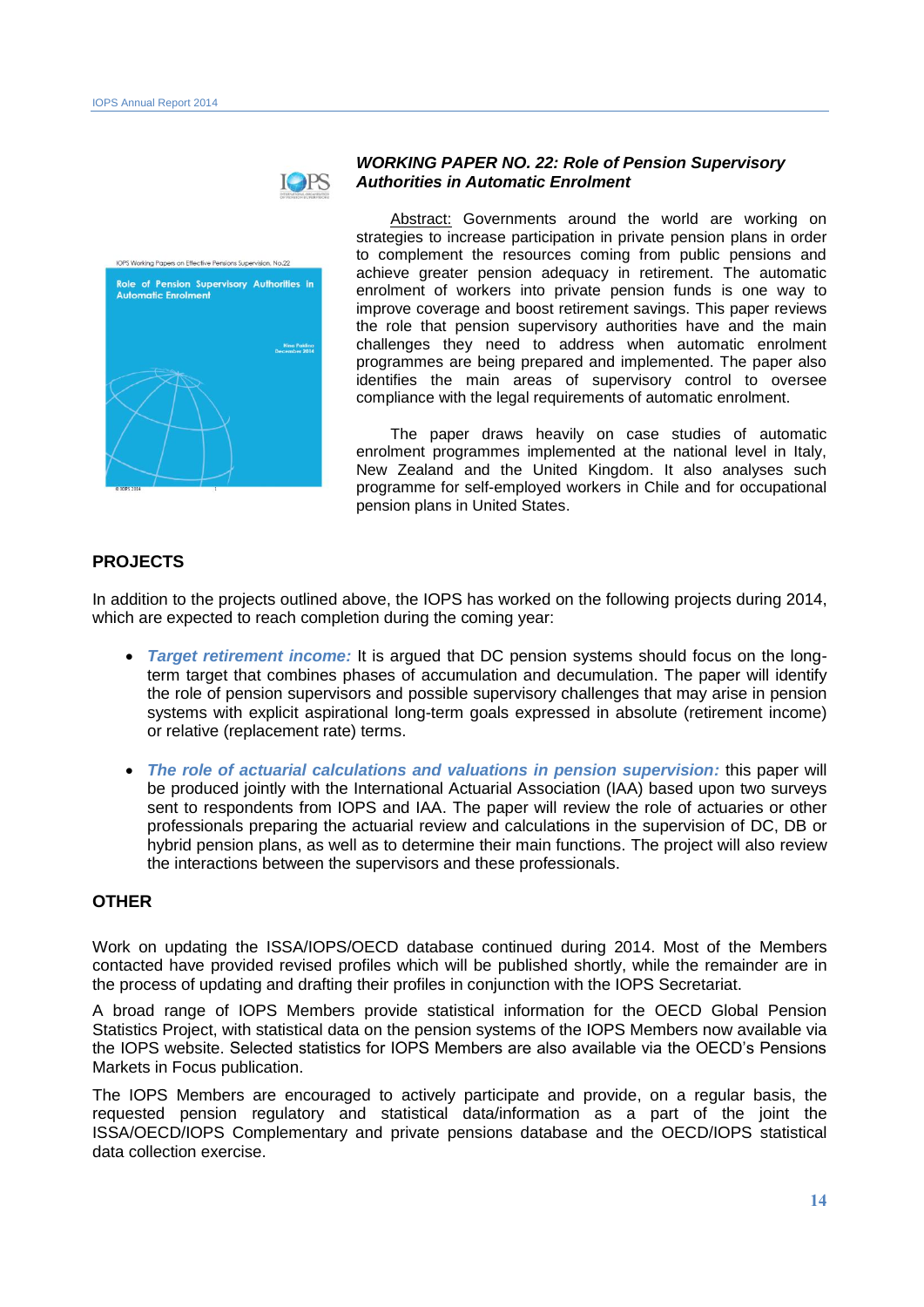

2014 Edition of the OECD Pension Markets in Focus is available via

<http://www.oecd.org/daf/fin/private-pensions/pensionmarketsinfocus.htm>

IOPS Member countries' background information and papers by research topic and by country are available on the IOPS web-site: [www.iopsweb.org.](http://www.iopsweb.org/) Members are invited to provide recent reports on their pension systems and developments in supervisory approaches and techniques for inclusion in the research database.

**Darren McShane** Chair of the IOPS Technical Committee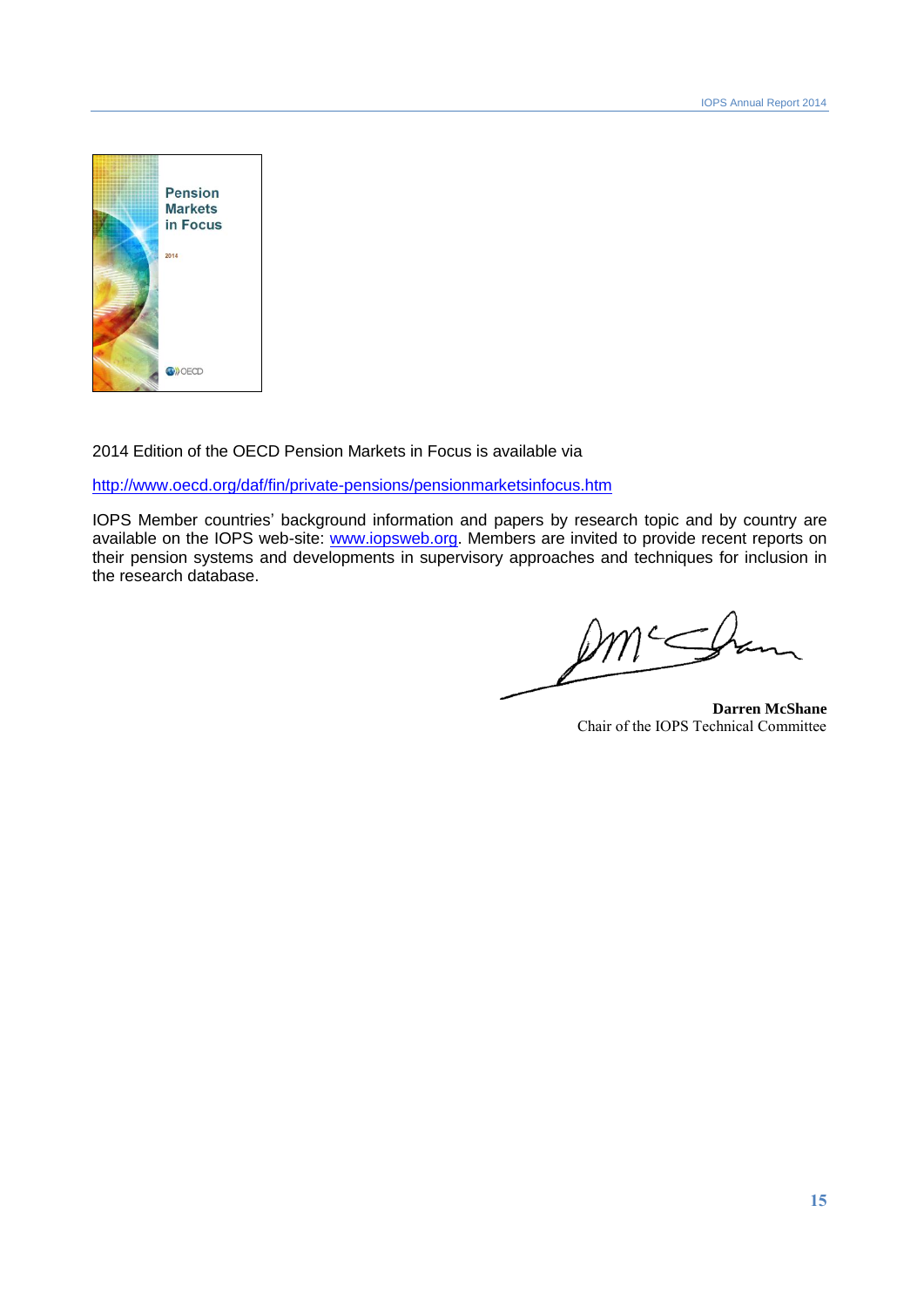

# **Report of the Secretariat**

**André Laboul** Secretary General of IOPS

The IOPS Secretariat provided a wide range of support to the IOPS membership during the year. In addition to supporting the membership base, servicing the Executives and organising meetings, the

Secretariat has, on the request of the Executive Committee, continued in an increased analytical role, which will be developed further in the coming years. In addition to drafting papers and guidelines, increased editorial and analytical support was provided to project teams, which resulted in the publication of further papers in the IOPS Working Paper series.

In 2014 IOPS received a secondee, Sherika L.L. Ellis, provided by a member authority. I would like to thank the Financial Services Commission of Jamaica, for their generous and kind support of the Organisation. The practical supervisory experience of the secondee proved highly valuable for the Secretariat. I hope that such an arrangement can be repeated in the future.



**Sherika L.L. Ellis** IOPS Secondee

I would also wish to echo the words of thanks expressed by Dr. Edward Odundo, the IOPS President, and reiterate sincere gratitude on behalf of the IOPS to Ms. Solange Bernstein for her excellent work as a Chair of Technical Committee. The IOPS has benefited tremendously from her involvement and leadership.

#### **MAIN TASKS COMPLETED DURING 2014**

#### **DOCUMENTS**

The Secretariat published three documents: Working Paper No. 20 Update on IOPS Work on Fees and Charges, Working Paper No. 21: Supervising the Distribution of Annuities and Other Forms of Pension Pay-Out and Working Paper No. 22: Role of Pension Supervisory Authorities in Automatic Enrolment.

The Secretariat was closely involved with and assisted the work of various other project teams, helping to fulfil the intended 2013-2014 Programme of Work of the Organisation. The Secretariat further assisted in the collection and dissemination of documents for other IOPS projects undertaken during 2014.

Building of the on-line electronic research library continued during 2014. The library includes country profiles providing an overview of the pension system and internationally comparative statistics for the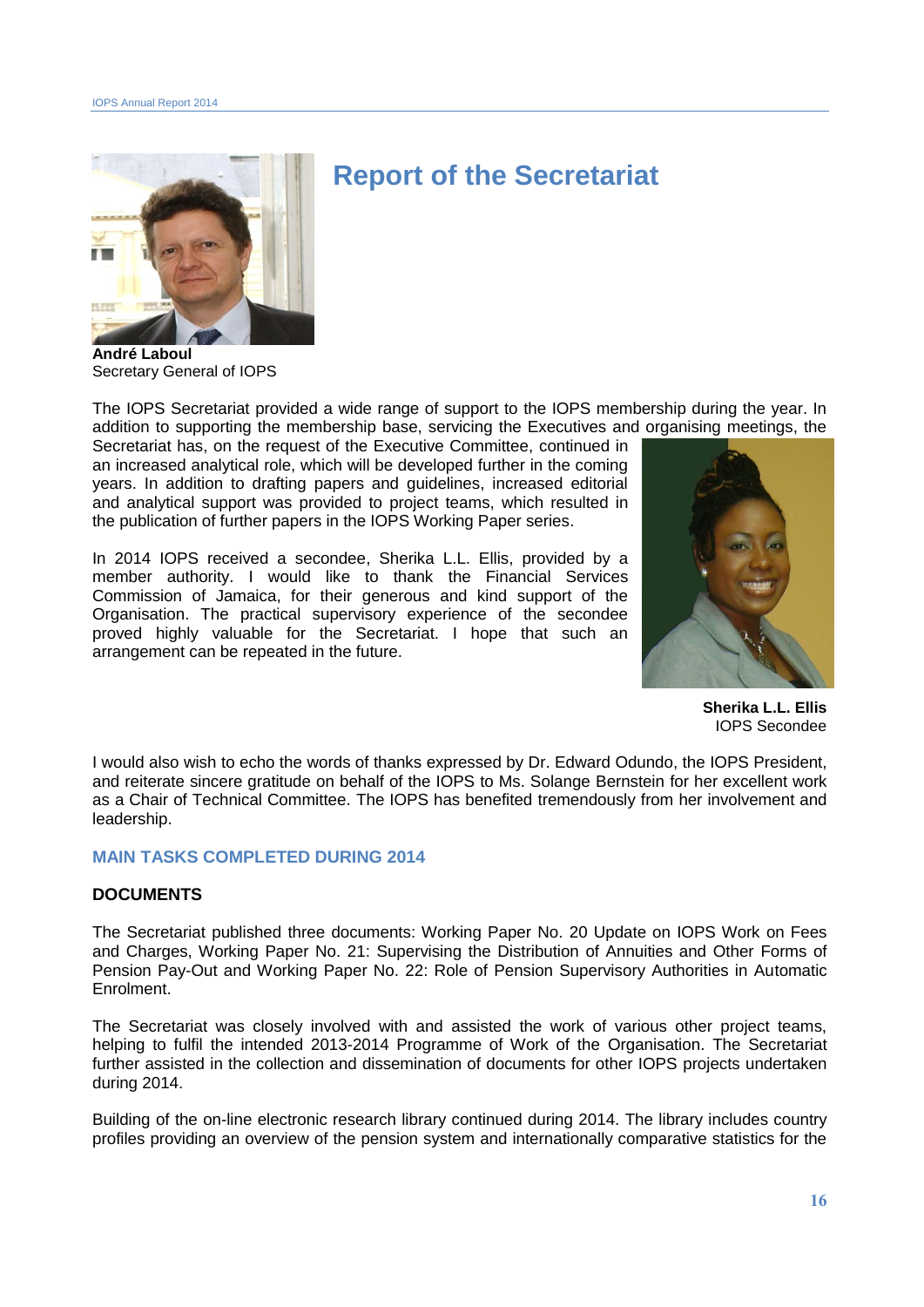vast majority of the IOPS membership. The IOPS Secretariat, along with our OECD colleagues, has also taken on the role of updating the ISSA/OECD/IOPS database.

Finally, the Secretariat coordinated the production of numerous other documents, including the preparation of the agendas and briefings of the Executive and Technical Committee meetings, the updated Programme of Work, the Annual Budget of the Organisation, President's and other reports, including the IOPS 2014 Annual Report.

#### **MEETINGS**

The Secretariat played a key role in the organisation of the OECD/IOPS Global Forum on Private Pensions held in Swakopmund, Namibia on 2-3 October 2014. There were over 45 international participants from 29 countries from the African region and worldwide.

The Secretariat also engaged in the establishment, operation, preparation, and organisation of meetings for the Executive and Technical Committees (which met three times during the year) and for the Annual General Meeting of the Governing Membership held in Swakopmund, Namibia on 1-3 October 2014

Support was additionally provided for the Chairpersons of the committees.



OECD/IOPS Global Forum on Private Pensions 2-3 October 2014, Swakopmund, Namibia

From the left: Mr. Ambrogio Rinaldi, Chair OECD Working Party on Private Pensions, Director, Pensions Fund Supervision Commission, Italy; Ms. Estelle Tjipuka, Chairperson, [Namibia Financial Institutions](http://www.namfisa.com.na/)  [Supervisory Authority;](http://www.namfisa.com.na/) Ms. Sara Kuugongelwa Amadhila, Minister of Finance, Namibia; Dr. Edward Odundo, IOPS President, CEO, Retirement Benefits Authority of Kenya.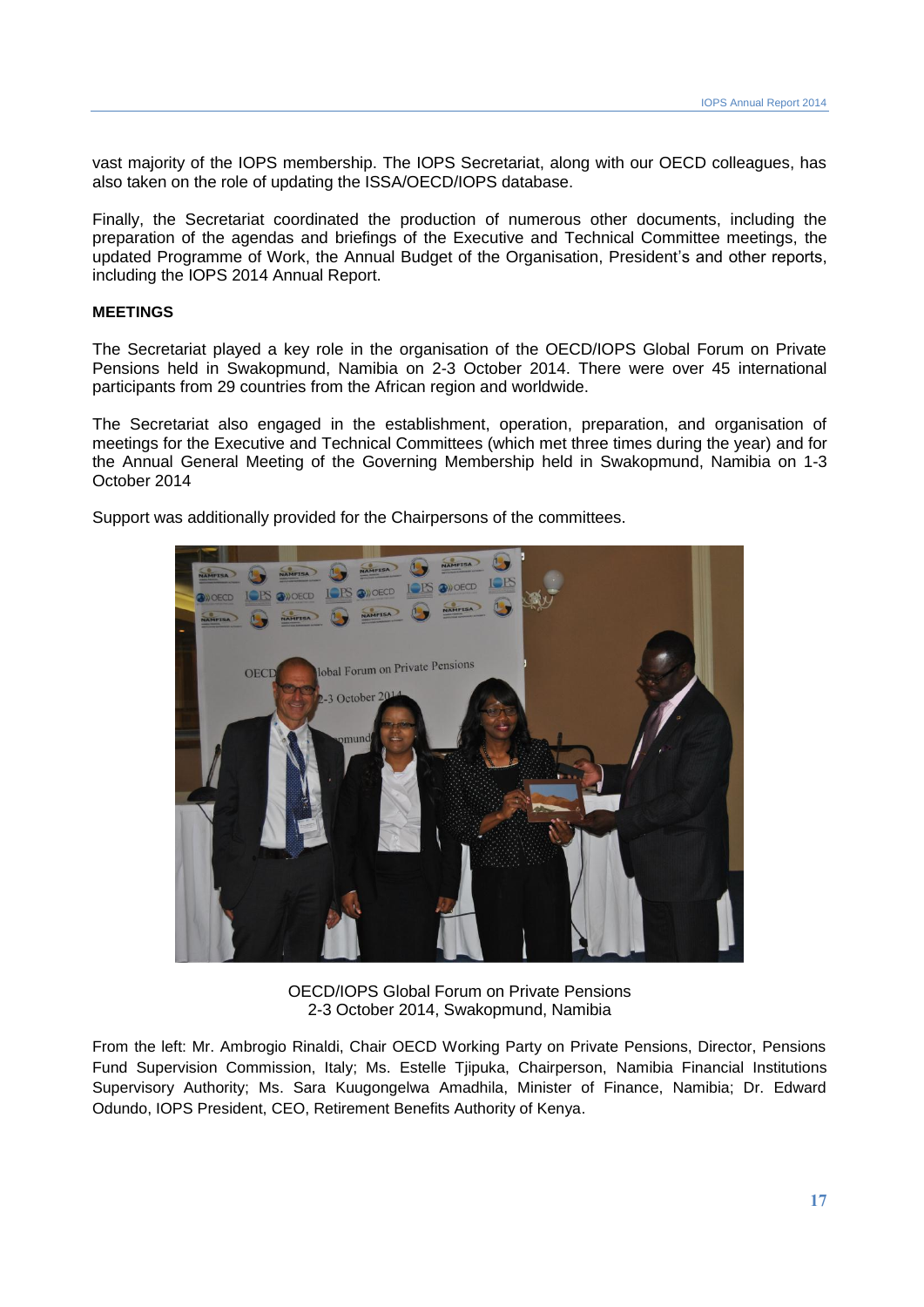#### **COOPERATION WITH OTHER INTERNATIONAL BODIES**

The IOPS Secretariat continues to work closely with the OECD's Working Party on Private Pensions, including holding a joint seminar with the OECD and the Rotman ICPM in Paris in June.

The Secretariat represented the IOPS at the meeting of the G20/OECD Task Force on Financial Consumer Protection and the G20/OECD Task Force on Institutional Investors and Long-Term Financing and provided input to guidelines and work being developed on the topics. The Secretariat delivered a presentation on the risk-based supervision at the conference organised in March by the Brazilian Association of Pension Fund Administrators (ABRAPP) in Paris and held a meeting with IOSCO to present IOPS experience in creating the Toolkit website.

Additionally, the Secretariat worked towards the extension of the ISSA/IOPS/OECD database on complementary and private pensions.

The IOPS Secretariat continues to co-operate with the IAIS and provides a regular exchange of updates with these colleagues. The two organisations organised a joint seminar in Reykjavik, Iceland, back to back with the February IOPS Committee meetings.

The IOPS continues to work closely with our counterparts in Europe (EIOPA) and Latin America (AIOS).

#### **ADMINISTRATION AND OTHER**

The Secretariat continued its work during 2014 to build the IOPS membership base, contacting and following up with potential members. In January 2015 the Canadian Association of Pension Supervisory Authorities (CAPSA) and the Mozambique Insurance Supervisory Institute (ISSM) will join IOPS as a governing member.

Communication and record keeping in relation to existing members was also undertaken, with the Secretariat striving to ensure that delegates received documents in time to review them before meetings. Comments and suggestions from delegates in relation to the on-going projects and reports were also coordinated.

The Secretariat also organised the nomination and election of the Chair of the IOPS Technical Committee at the Executive Committee meeting in Paris and Vice-Chair of the IOPS Technical Committee and members of the Executive Committee at the Swakopmund AGM meeting. The Secretariat finalised versions of Articles of Association that were approved by the Governing Members at the AGM in Swakopmund, Namibia.

The Secretariat initialised efforts to update modernise the IOPS website, as well as continued launching and regularly updating social networking groups for IOPS via the Clear Space site and Facebook.

Finally, I would like to thank the IOPS Governing Members for the renewal of the partnership agreement with the OECD for a further three years. We look forward to continuing to provide secretariat support and to working with the IOPS in the future.

**André Laboul** Secretary General IOPS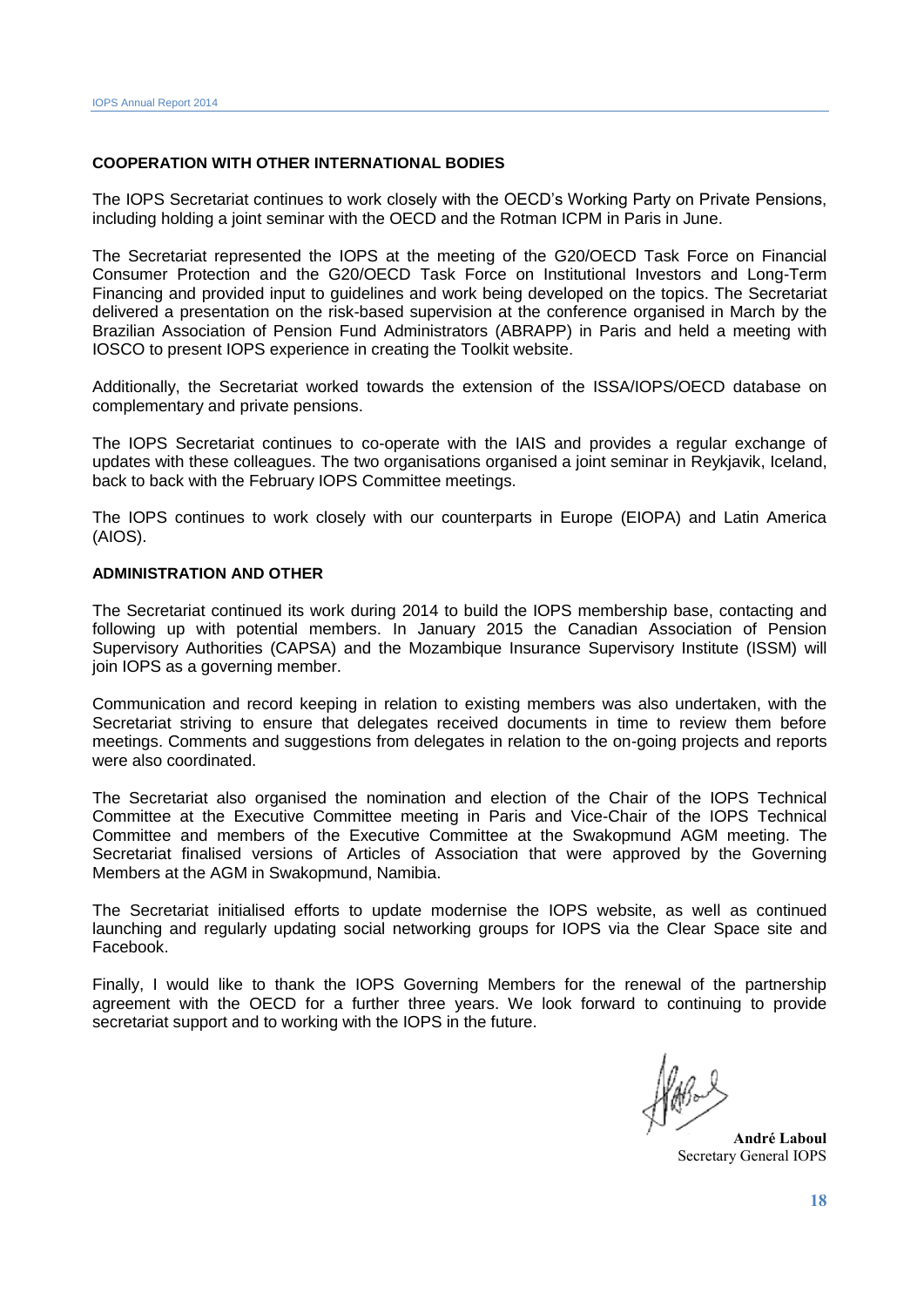### **Executive Committee Members 2014**

#### **IOPS President and Chair of Executive Committee**

| Dr. Edward Odundo                                            | <b>Chief Executive Officer, Retirement Benefits</b><br>Authority, Kenya (Acting President from 5 June 2013,<br>elected as new President on 5 November 2013) |
|--------------------------------------------------------------|-------------------------------------------------------------------------------------------------------------------------------------------------------------|
| <b>IOPS Vice-President</b>                                   |                                                                                                                                                             |
| Dr. Edgar Robles Cordero                                     | Superintendent, Pensions Superintendence of Costa<br>Rica (elected as new Vice President on 5 November<br>2013)                                             |
|                                                              | Elected in 2012 to serve until 2014                                                                                                                         |
| <b>Hungary</b>                                               | The Central Bank of Hungary                                                                                                                                 |
| <b>Turkey</b>                                                | Undersecretariat of the Treasury                                                                                                                            |
| <b>South Africa</b>                                          | Financial Services Board (FSB)                                                                                                                              |
|                                                              |                                                                                                                                                             |
| <b>Ex Officio - Chair Technical Committee</b>                | Pensions Superintendence of Chile                                                                                                                           |
| <b>Ex Officio - Vice Chair Technical</b><br><b>Committee</b> | Mandatory Provident Fund Schemes Authority, Hong<br>Kong                                                                                                    |
| <b>Ex Officio - Treasurer</b>                                | The Central Bank of the Netherlands (DNB)                                                                                                                   |
|                                                              | Elected in 2013 to serve until 2015                                                                                                                         |
| <b>Botswana</b>                                              | Non-Bank Financial Institutions Regulatory Authority                                                                                                        |
| <b>Costa Rica</b>                                            | Pensions Superintendence of Costa Rica (Vice<br>President, elected on 5 November 2013)                                                                      |
| <b>Egypt</b>                                                 | Egyptian Financial Supervisory Authority (EFSA)                                                                                                             |
| India                                                        | Pension Fund Regulatory and Development Authority<br>of India (PFRDA)                                                                                       |
| <b>Italy</b>                                                 | Pension Fund Supervision Commission (COVIP)                                                                                                                 |
| Romania                                                      | <b>Financial Supervisory Authority</b>                                                                                                                      |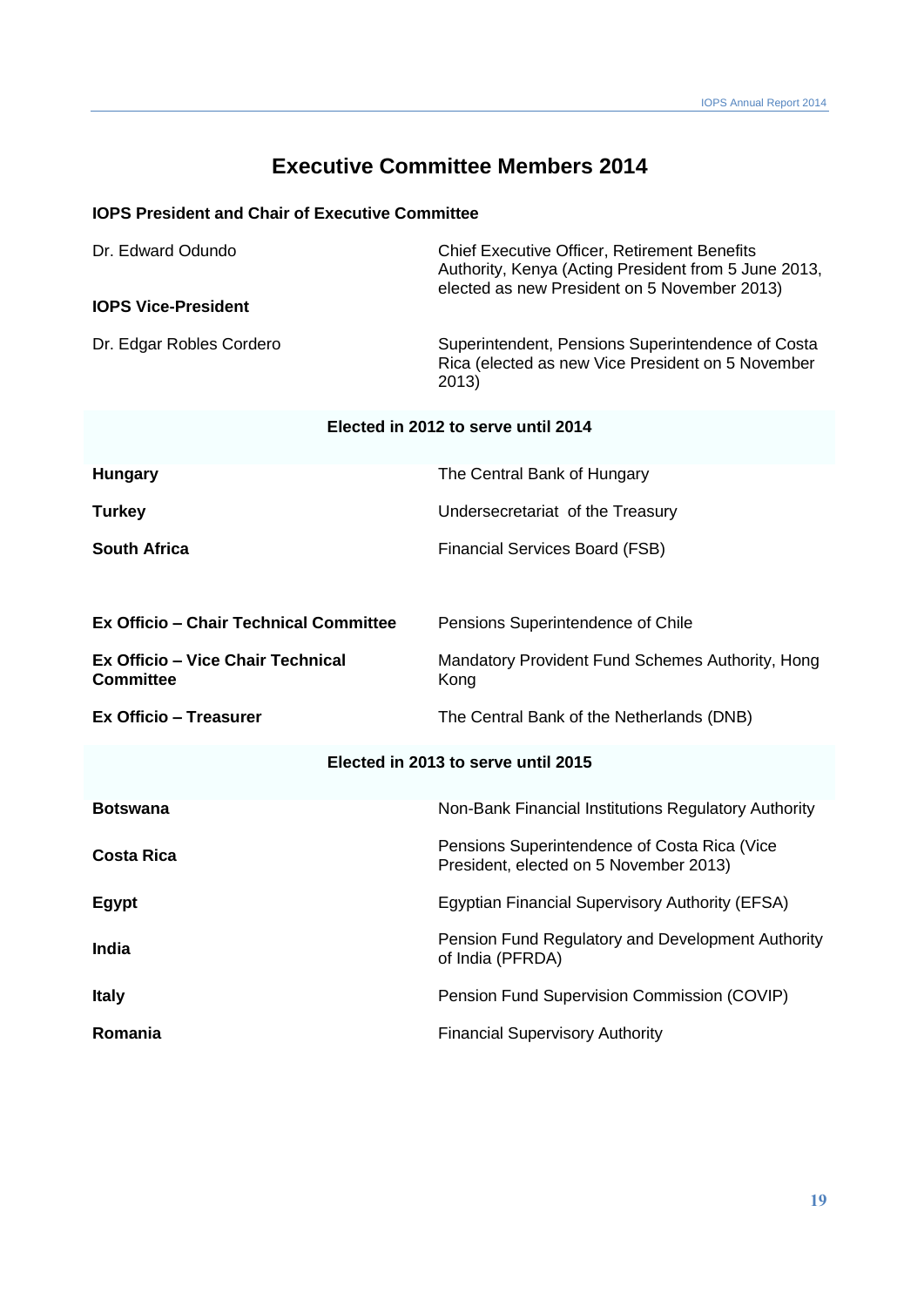#### **Elected in 2014 to serve until 2016**

| Australia      | Australian Prudential Regulation Authority |
|----------------|--------------------------------------------|
| <b>Austria</b> | <b>Financial Market Authority</b>          |
| Hungary        | The Central Bank of Hungary                |
| <b>Turkey</b>  | Undersecretariat of the Treasury           |

## **IOPS Members and Observers 2014**

#### **Governing Members**

| <b>Albania</b>            | <b>Financial Supervisory Authority</b>                         |
|---------------------------|----------------------------------------------------------------|
| Armenia                   | The Central Bank of Armenia                                    |
| <b>Australia</b>          | <b>Australian Prudential Regulation Authority</b>              |
| <b>Austria</b>            | <b>Financial Market Authority</b>                              |
| <b>Belgium</b>            | <b>Financial Services and Markets Authority (FSMA)</b>         |
| <b>Botswana</b>           | Non-Bank Financial Institutions Regulatory Authority           |
| <b>Brazil</b>             | Superintendência Nacional de Previdência Complementar - PREVIC |
| <b>Bulgaria</b>           | <b>Financial Supervision Commission</b>                        |
| <b>Cayman Islands</b>     | Cayman Islands Monetary Authority                              |
| <b>Chile</b>              | Pensions Superintendence of Chile                              |
| China                     | China Insurance Regulatory Commission                          |
| Colombia                  | Financial Superintendance of Colombia                          |
| <b>Costa Rica</b>         | Pensions Superintendence of Costa Rica                         |
| <b>Czech Republic</b>     | The Czech National Bank                                        |
| <b>Dominican Republic</b> | Superintendence of Pensions                                    |
| Egypt                     | <b>Egyptian Financial Supervisory Authority (EFSA)</b>         |
| <b>France</b>             | <b>Prudential Supervisory Authority (ACP)</b>                  |
| Germany                   | Federal Financial Supervisory Authority (BaFin)                |
| Ghana                     | National Pensions Regulatory Authority                         |
| <b>Gibraltar</b>          | <b>Financial Services Commission</b>                           |
| <b>Honduras</b>           | National Commission on Banking and Insurance                   |
| <b>Hong Kong</b>          | Mandatory Provident Fund Schemes Authority (MPFA)              |
| <b>Hungary</b>            | The Central Bank of Hungary                                    |
| Iceland                   | <b>Financial Supervisory Authority (FME)</b>                   |
| India                     | Pension Fund Regulatory and Development Authority (PFRDA)      |
| Indonesia                 | <b>Indonesia Financial Services Authority</b>                  |
| <b>Ireland</b>            | <b>Pensions Authority</b>                                      |
| <b>Isle of Man</b>        | Insurance and Pensions Authority                               |
| <b>Israel</b>             | Ministry of Finance                                            |
| <b>Italy</b>              | Pension Funds Supervision Commission (COVIP)                   |
| Jamaica                   | <b>Financial Services Commission</b>                           |
| Jordan                    | Insurance Commission                                           |
| <b>Kazakhstan</b>         | National Bank of the Republic of Kazakhstan                    |
| Kenya                     | <b>Retirement Benefits Authority (RBA)</b>                     |
| <b>Korea</b>              | Financial Services Authority / Financial Supervisory Service   |
| Kosovo                    | The Central Bank of the Republic of Kosovo                     |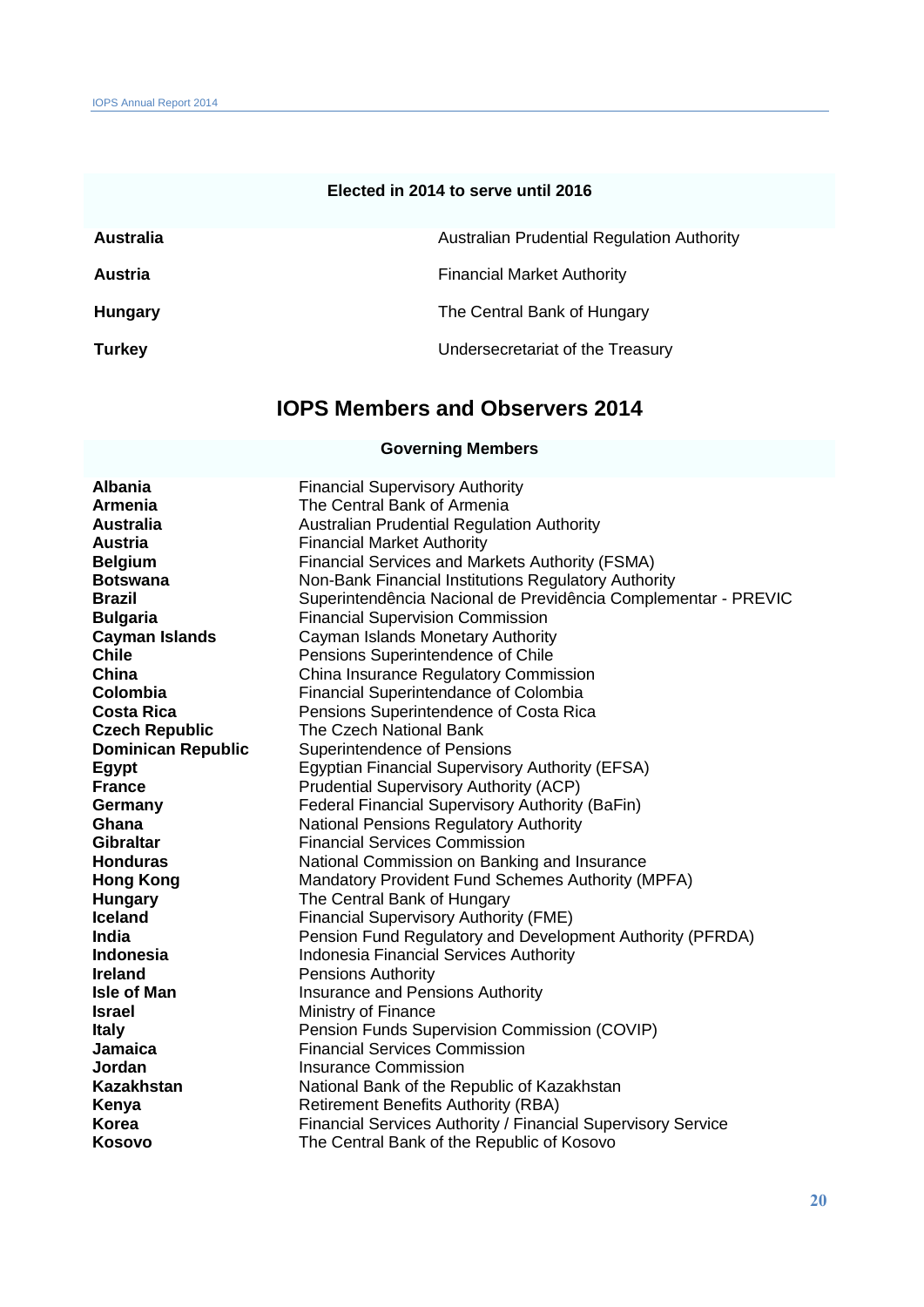**Lesotho** Central Bank of Lesotho<br>
Lichtenstein<br>
Financial Market Authori **Lichtenstein**<br> **Lichtenstein**<br> **Lichtenstein Einancial Sector Supervisch**<br>
Financial Sector Supervisch **Luxembourg** Financial Sector Supervisory Commission<br> **FYRO Macedonia** Agency for Supervision of Fully Funded Pe Agency for Supervision of Fully Funded Pension Insurance (MAPAS) **Malawi** Reserve Bank of Malawi **Maldives** Capital Market Development Authority **Malta [Financial Services Authority](http://mfsa.com.mt/) Mauritius Einancial Services Commission Mexico** National Commission for the Pension System (CONSAR)<br>
National Financial Institutions Supervisory Authority **Namibia**<br> **Namibia** Financial Institutions Supervisory Authority<br> **Netherlands**<br>
Central Bank of the Netherlands (DNB) **Netherlands** Central Bank of the Netherlands (DNB) **Nigeria** National Pensions Commission **Norway Financial Supervisory Authority Pakistan** Securities and Exchange Commission **Palestinian Authority** Capital Markets Authority **Papua New Guinea** Bank of Papua New Guinea<br>**Peru** Superintendence of Banking Superintendence of Banking, Insurance and Pension Fund Administrators **Poland** Polish Financial Supervision Authority **Portugal Insurance and Pension Funds Supervisory Authority<br>
<b>Romania** Financial Supervisory Authority **Financial Supervisory Authority Rwanda National Bank of Rwanda Serbia** National Bank of Serbia **Slovak Republic** National Bank of Slovakia **South Africa** Financial Services Board (FSB) **Spain** Ministry of Economy and Competitiveness **Suriname** Central Bank of Suriname<br>
Swaziland Cffice of the Registrar of li **Swaziland Swaziland** Office of the Registrar of Insurance and Pension Retirement Funds<br>
Switzerland **Switzerland** Federal Occupational Pensions Regulatory Commission **Switzerland Federal Occupational Pensions Regulatory Commission**<br> **Tanzania** Social Security Regulatory Authority **Tanzania Social Security Regulatory Authority**<br> **Thailand Securities and Exchange Commissic Thailand** Securities and Exchange Commission<br> **Trinidad & Tobago** Central Bank of Trinidad and Tobago **Trinidad & Tobago** Central Bank of Trinidad and Tobago **Turkey Constructs** Pension Monitoring Center **Turkey** Undersecretariat of the Treasury **Uganda** Uganda Retirement Benefits Regulatory Authority **United Kingdom** The Pension Regulator (TPR) **Zambia** Pension and Insurance Authority

#### **Associate Members**

| Civil Servants' Pension and Saving Plan (SIACAP)<br>Private Pension System Rights Guaratnee Fund |
|--------------------------------------------------------------------------------------------------|
| National Department of Social Development                                                        |
| <b>Partnership Agreement</b>                                                                     |
|                                                                                                  |
|                                                                                                  |
|                                                                                                  |
| <b>Partnership Agreement</b>                                                                     |
|                                                                                                  |
|                                                                                                  |
| Partnership Agreement                                                                            |
|                                                                                                  |
|                                                                                                  |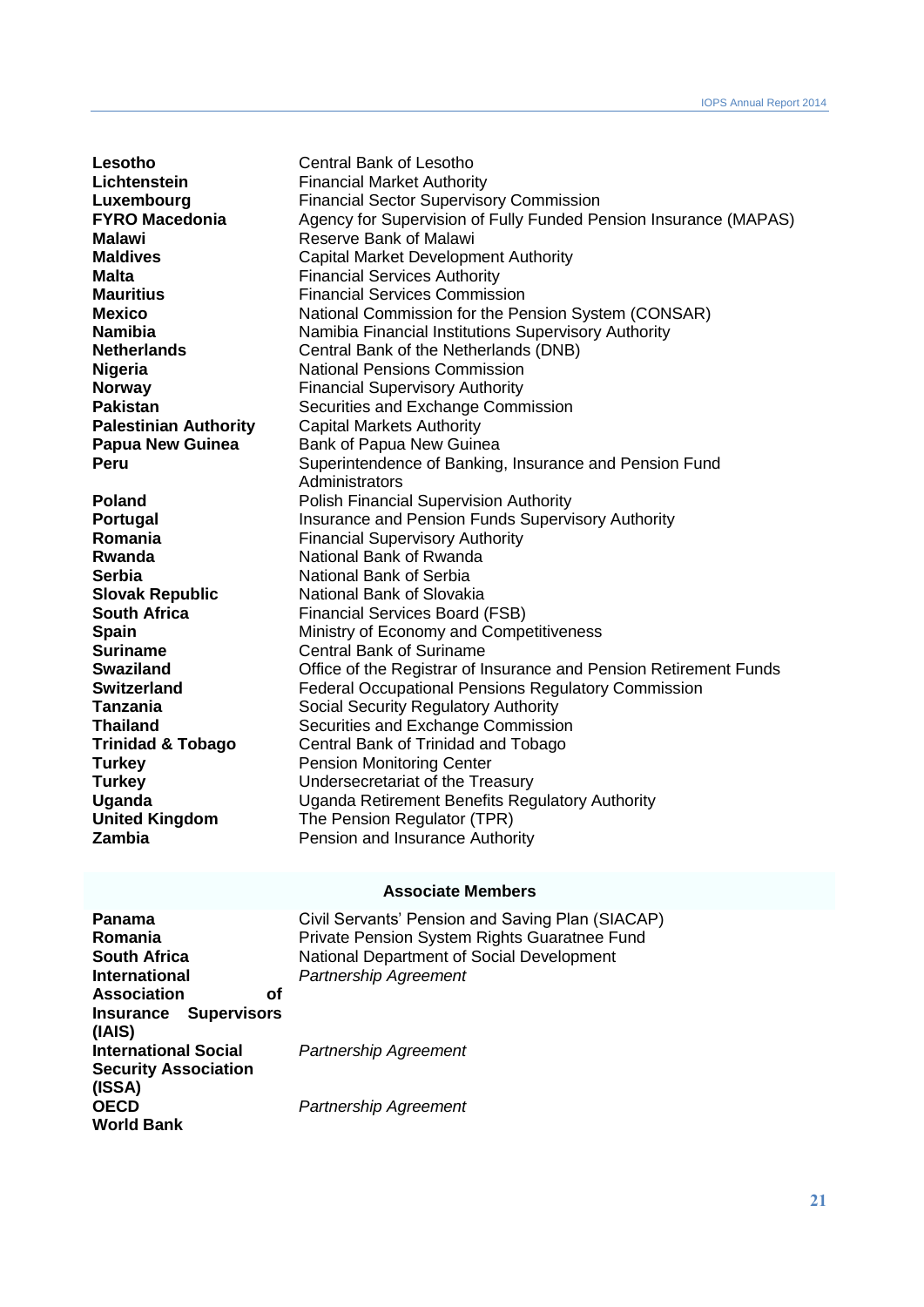#### **Observers**

**American Association of Life Insurers (ACLI) International Actuaries Association (IAA)** *Reciprocal Membership* **Insurance Europe**

**PensionsEurope**

#### **Secretariat**

**Secretary General** Mr. André Laboul [andre.laboul@oecd.org](mailto:andre.laboul@oecd.org) Tel: +33 1 45 24 91 27

**Secretariat** Mr. Dariusz Stanko Ms. Nina Paklina<br>
<u>dariusz.stanko@oecd.org</u> mina.paklina@oecd.org [dariusz.stanko@oecd.org](mailto:dariusz.stanko@oecd.org)<br>Tel: +33 1 45 24 19 81 Tel: +33 1 45 24 84 78 Tel: +33 1 45 24 19 81

> Ms. Sally Day-Hanotiaux Mr. Sherika L.L. Ellis<br>
> sally.day-hanotiaux@oecd.org sherika.ellis@oecd.org [sally.day-hanotiaux@oecd.org](mailto:sally.day-hanotiaux@oecd.org)<br>Tel: +33 1 45 24 96 61 Tel: +33 1 45 24 82 19 Tel: +33 1 45 24 96 61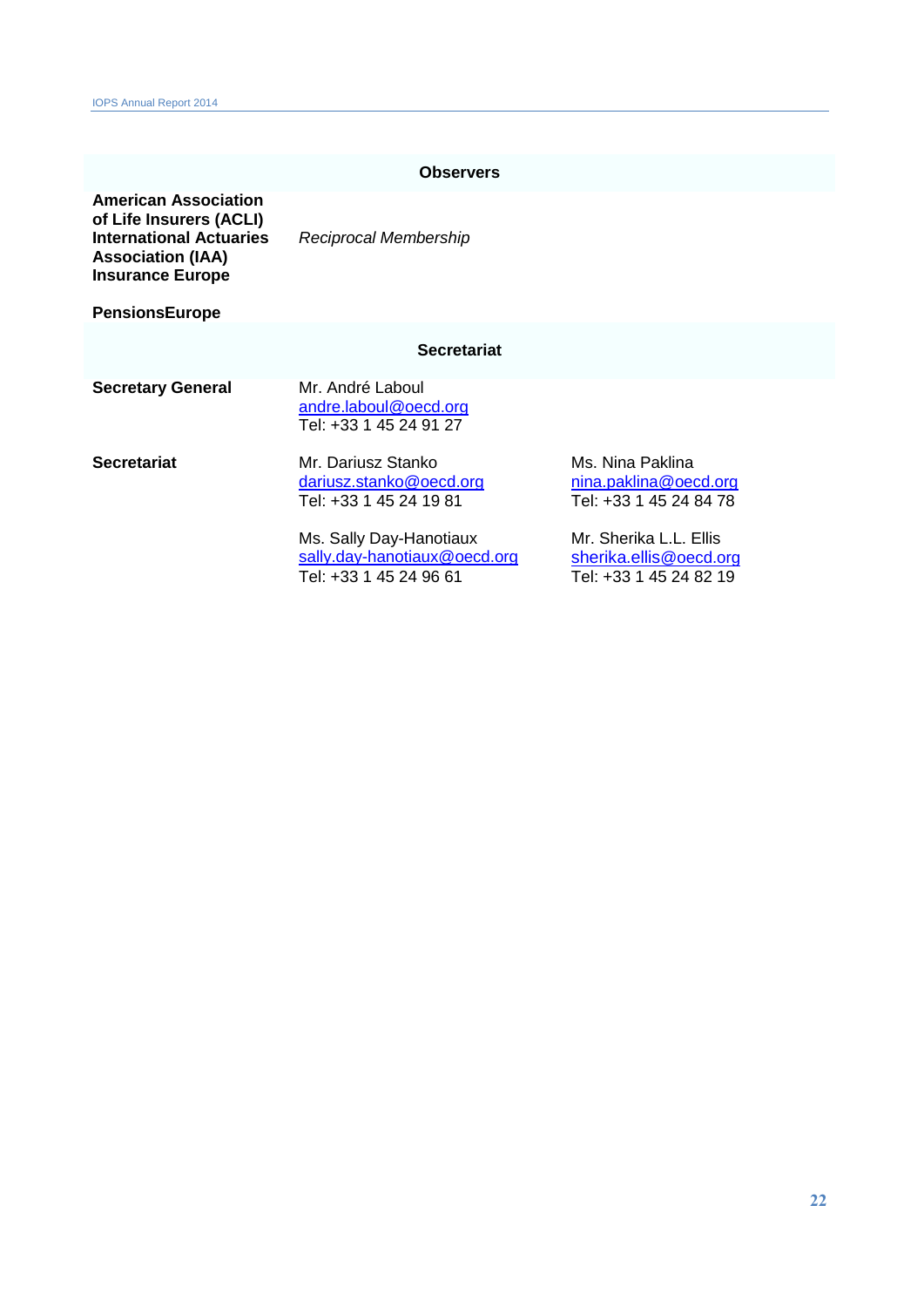

# **Report of the Treasurer**

**Dr. Dirk Broeders** IOPS Treasurer 2013

### **SUBJECT: IOPS ACCOUNTS AS OF 31 DECEMBER 2013**

Dear Governing Members,

The International Organisation of Pension Supervisors (IOPS) experienced a slight decrease in membership fee income, from 448,095 euro in 2012 to 440,515 euro in 2013. This reflects a marginal change in the membership base.

As regards costs, the main expense item during 2013 continued to be the Secretariat support provided by the OECD under the official partnership between both our organisations. The amount involved was 311,100 euro in 2013, which discloses a small increase from the previous year.

Conference and meeting expenses were 60,591 euro in 2013, down from 72,850 euro in the previous year. The IOPS held Executive Committee and Technical Committee meetings in Bucharest, Paris and Seoul. The Annual General Meeting and joint OECD/IOPS Global Forum also took place in Seoul. Furthermore, regional workshops were held in Bucharest and Nairobi.

The reserve policy adopted by the Executive Committee in 2007 is to hold a 20% target of the estimated yearly membership fee income as a contingency reserve, to cover uncertainties relating to the timing of receipt and level of membership payments. An amount of 1,516 euro was transferred from the contingency reserve to retained earnings in order to stay in line with this target after the slight decrease in membership fee income. In addition, the Executive Committee decided at the same meeting in 2007 to build up an additional reserve to cover future event expenditure, such as costs relating to conference or regional workshop programs. There was no need to draw down from this additional reserve in 2013.

On balance, IOPS ran an operating surplus of 40,749 euro for the calendar year 2013. This implies an increase in the IOPS assets to 225,326 euro at the close of 2013, leaving IOPS in a solid financial position for mounting future activities.

**Dirk Broeders** Treasurer The International Organisation of Pension Supervisors Dated: 3 June 2014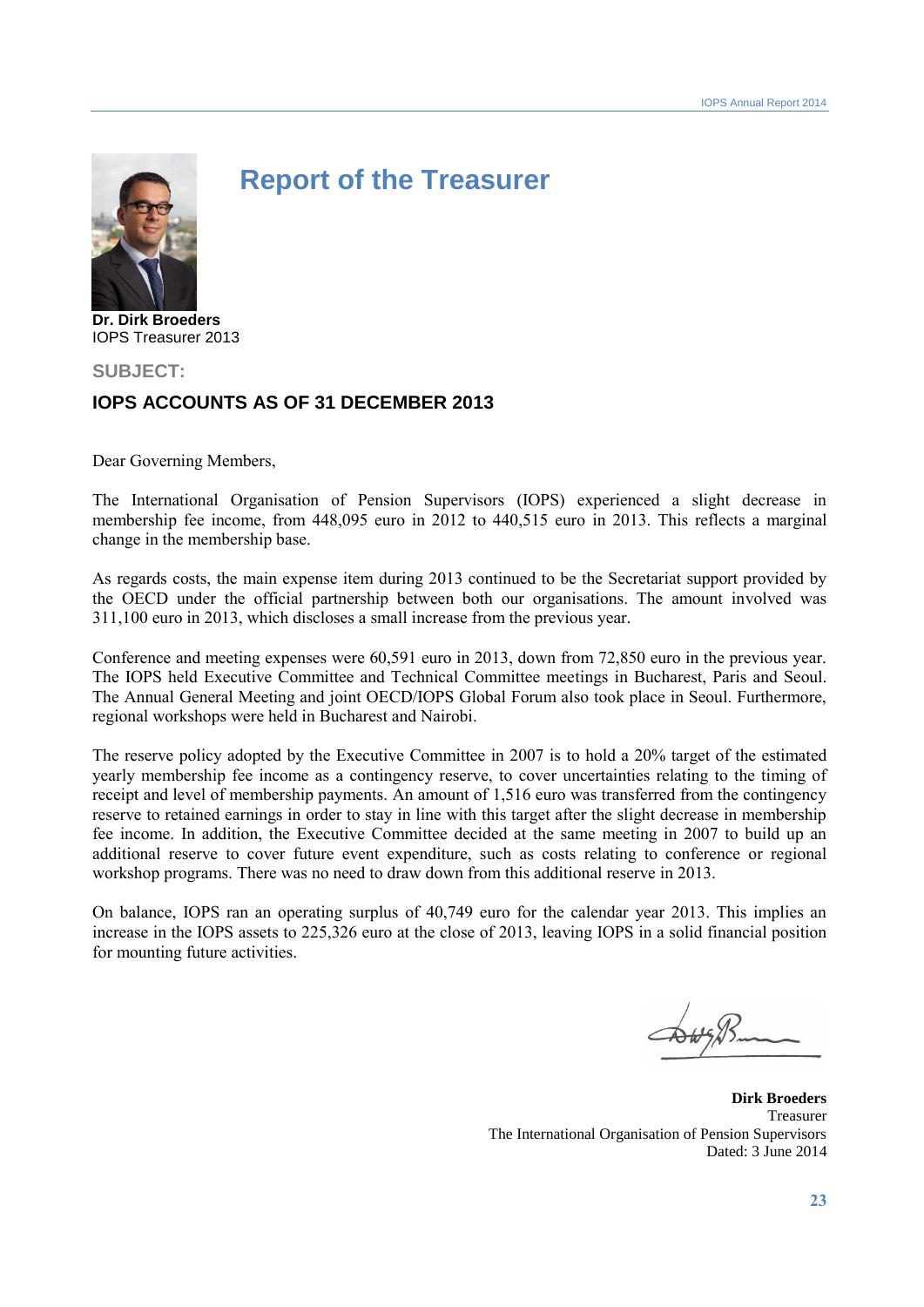| 2014 Members Payments |                         |                                               |                                                                    |  |
|-----------------------|-------------------------|-----------------------------------------------|--------------------------------------------------------------------|--|
| Albania               | Iceland                 | <b>Mauritius</b>                              | Swaziland                                                          |  |
| Armenia               | India                   | Mexico                                        | Switzerland                                                        |  |
| Australia             | Indonesia               | Namibia                                       | Tanzania                                                           |  |
| Austria               | Ireland                 | <b>Netherlands</b>                            | Thailand                                                           |  |
| Belgium               | Isle of man             | Nigeria                                       | Turkey (Pensions Monitoring<br>Center)                             |  |
| Botswana              | Israel                  | Norway                                        | Turkey (Under-Secretariat of<br>the Treasury)                      |  |
| Brazil                | Italy                   | Pakistan                                      | Uganda                                                             |  |
| <b>Bulgaria</b>       | Jamaica                 | Palestine                                     | Zambia                                                             |  |
| Chile                 | Kazakhstan              | Papua New Guinea                              | Romania (Private Pension<br>Rights<br>System<br>Guarantee<br>Fund) |  |
| Colombia              | Kenya                   | Peru                                          | Panama                                                             |  |
| Costa Rica            | Korea                   | Poland                                        | South Africa (Ministry for<br>Social Development)                  |  |
| <b>Czech Republic</b> | Kosovo                  | Portugal                                      | The World Bank                                                     |  |
| Egypt                 | Lethoso                 | Romania<br>(Financial<br>Services Authority)  | <b>ACLI</b>                                                        |  |
| France                | Liechtenstein           | Rwanda                                        | <b>Insurance Europe</b>                                            |  |
| Germany               | Luxembourg              | Slovak Republic                               | PensionsEurope                                                     |  |
| Gibraltar             | <b>FYR of Macedonia</b> | South Africa<br>(Financial<br>Services Board) |                                                                    |  |
| Hong Kong, China      | Maldives                | Spain                                         |                                                                    |  |
| Hungary               | Malta                   | Suriname                                      |                                                                    |  |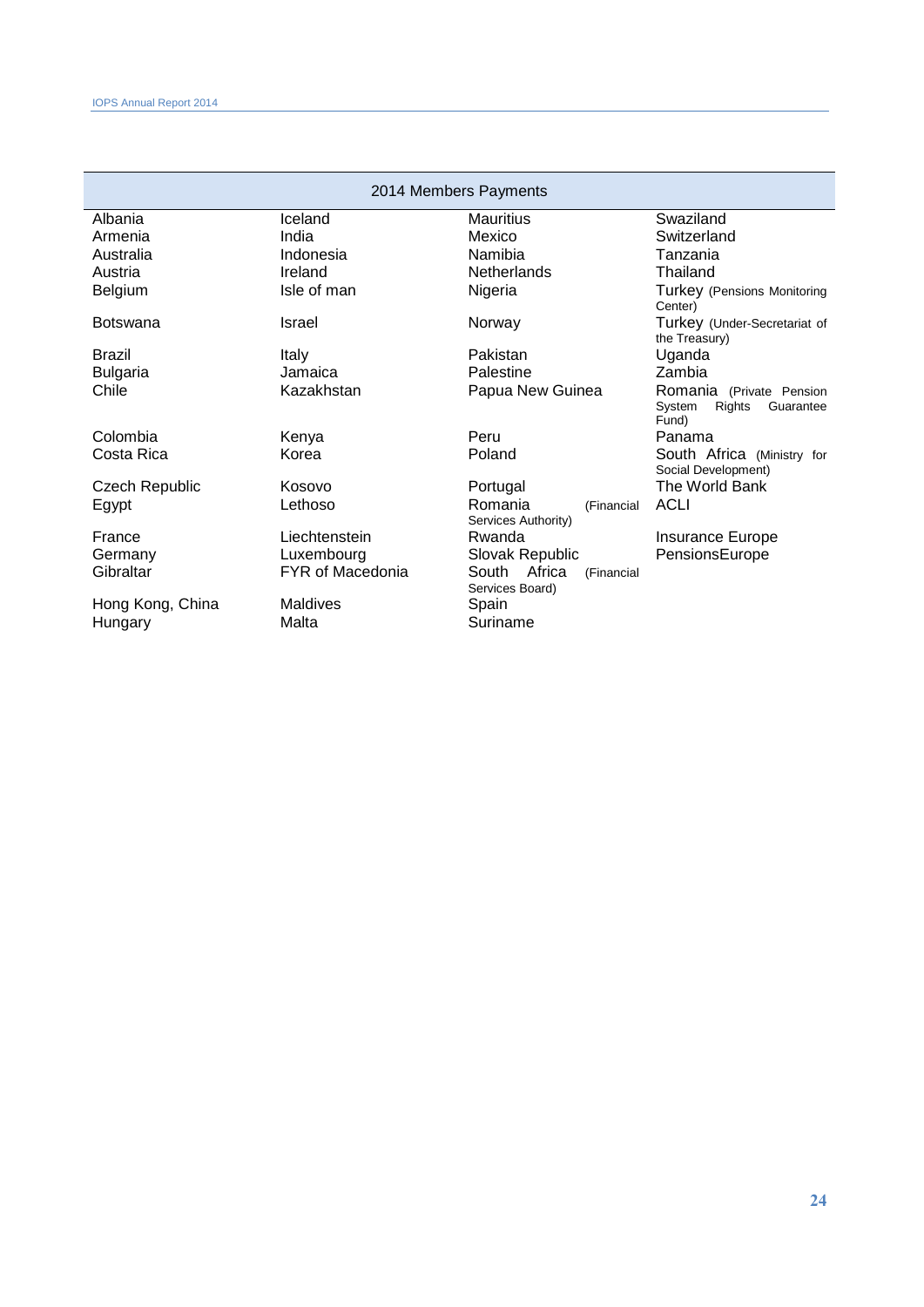

**IOPS** association à l'OCDE 2 Rue André Pascal 75 775 Paris Cedex 16 France

Neuilly-sur-Seine, 17 June 2013

#### **Report of the Auditors** To the Members **International Organization of Pension Supervisors**

We have audited the accompanying balance sheet of the International Organisation of Pension Supervisors (the "IOPS") as of 31 December 2013 and the related statements of income for the year then ended. These financial statements are the responsibility of IOPS's management. Our responsibility is to express an opinion on these financial statements based on our audit.

We conducted our audit in accordance with International Standards on Auditing. Those Standards require that we plan and perform the audit to obtain reasonable assurance about whether the financial statements are free of material misstatement. An audit includes examining, on a test basis, evidence supporting the amounts and disclosures in the financial statements. An audit also includes assessing the accounting principles used and significant estimates made by management, as well as evaluating the overall financial statement presentation. We believe that our audit provides a reasonable basis for our opinion.

In our opinion, the accompanying financial statements give a true and fair view of the financial position of IOPS as of 31 December 2013, in accordance with International Financial Reporting Standards.

|        | Jean-Laurent Bracieux<br>Partner |  |
|--------|----------------------------------|--|
| 111111 |                                  |  |

PricewaterhouseCoopers Entreprises, SARL, 63, rue de Villiers, 92208 Neuilly-sur-Seine Cadex T: +33 (0)1 56 57 55 00, F: +33 (0)1 56 57 57 58, www.expert-comptable.pwc.fr

Société d'expertise comptable inscrite au tableau de l'ordre de Paris-Ile-de-France. Société de commissariat aux comples membre de la compagnie régionale de<br>TVA n° FR 24 632 028 627, Siret 632 028 627 00404, Code APE 6920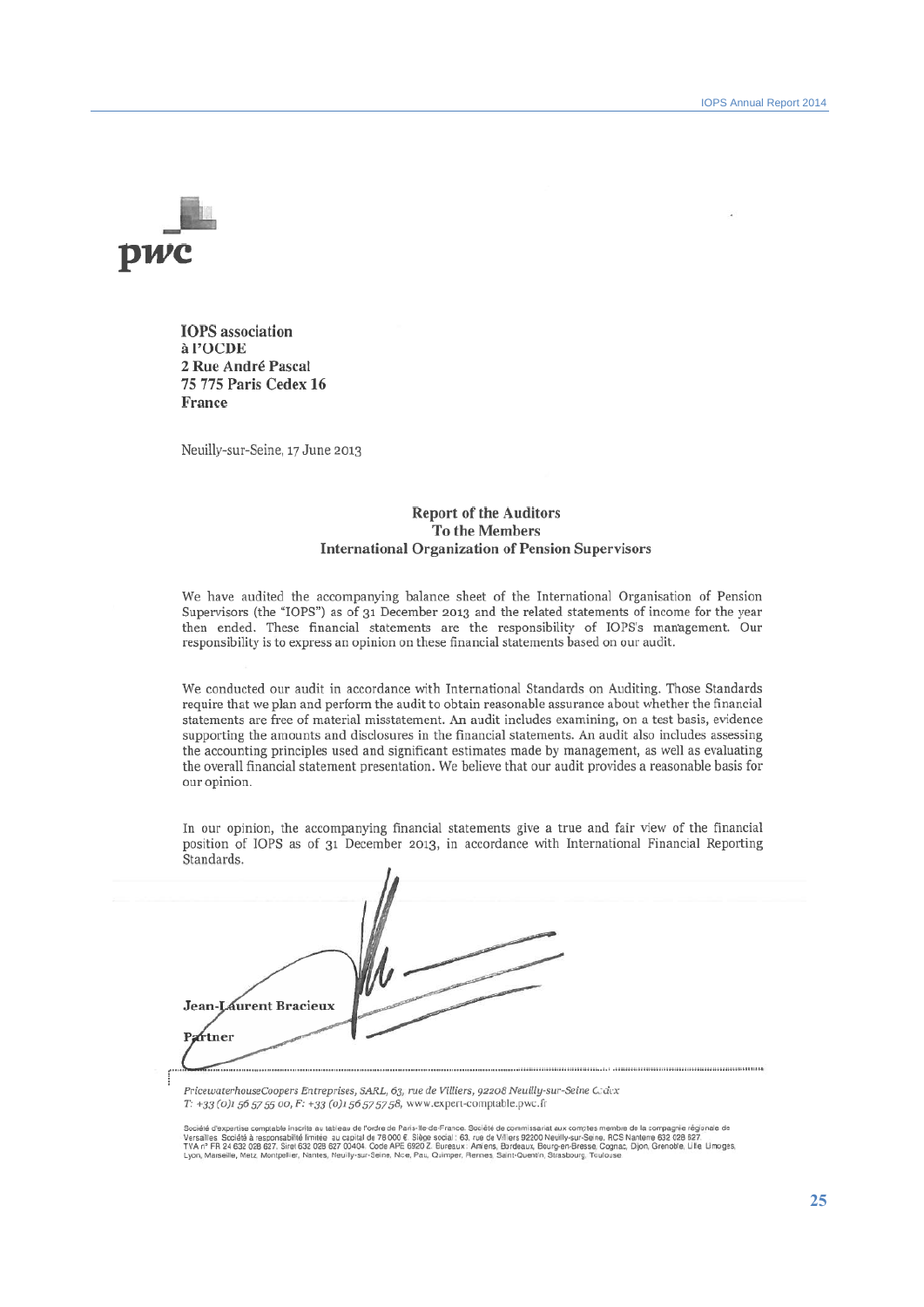| International organisation of pension supervisors (IOPS)<br><b>Statement of financial position</b><br>As per 31 December 2013 |              |             |             |
|-------------------------------------------------------------------------------------------------------------------------------|--------------|-------------|-------------|
| <b>Assets</b>                                                                                                                 | <b>Notes</b> | 2013 (Euro) | 2012 (Euro) |
| Cash at bank                                                                                                                  |              | 100,481     | 65,318      |
| Short term deposit                                                                                                            |              | 116,483     | 116,259     |
| Interest accrued                                                                                                              |              |             |             |
| Sundry debtors and prepayments                                                                                                | 7            | 28,307      | 16,500      |
| <b>Total</b>                                                                                                                  |              | 245,271     | 198,077     |
| <b>Liabilities and net assets</b>                                                                                             |              |             |             |
| Prepaid membership fees                                                                                                       | 9            |             |             |
| Accrued expenses                                                                                                              | 8            | 19,945      | 13,500      |
| <b>Total liabilities</b>                                                                                                      |              | 19,945      | 13,500      |
|                                                                                                                               |              |             |             |
| <b>Net Assets</b>                                                                                                             |              | 225,326     | 184,577     |
| <b>Unrestricted Net Assets &amp; Reserves</b>                                                                                 |              |             |             |
| Retained earnings before transfer                                                                                             |              | 69,958      | 43,580      |
| Changes in unrestricted net assets for the current year                                                                       |              | 40,749      | 43,503      |
|                                                                                                                               |              | 110,708     | 87,084      |
| Transfer from Special Reserve                                                                                                 | 11           |             |             |
| Transfer to Contigency Reserve                                                                                                | 10           | 1,515       | 17,126      |
| Retained Earnings after transfer                                                                                              |              | 112,223     | 69,958      |
| Special Reserve                                                                                                               |              | 25,000      | 25,000      |
| Contingency Reserve                                                                                                           |              | 88,103      | 89,619      |
| <b>Total Funds</b>                                                                                                            |              | 225,326     | 184,577     |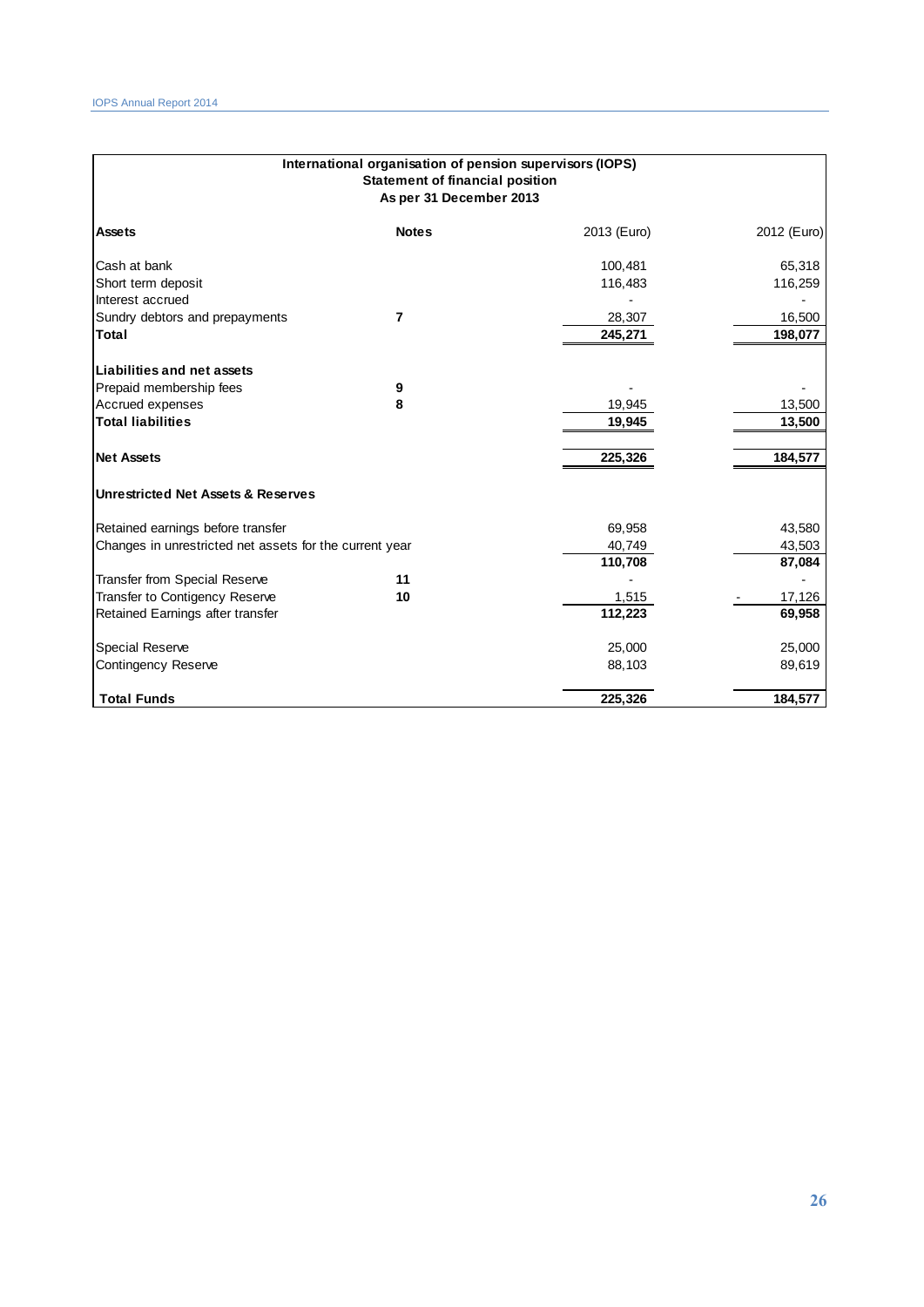| International organisation of pension supervisors (IOPS)<br><b>Statement of activities</b><br>For the year ending 31st December 2013 |                  |             |             |  |
|--------------------------------------------------------------------------------------------------------------------------------------|------------------|-------------|-------------|--|
| <b>CHANGES IN UNRESTRICTED NET ASSETS</b>                                                                                            |                  |             |             |  |
| <b>Revenue and gains</b>                                                                                                             | <b>Notes</b>     | 2013 (Euro) | 2012 (Euro) |  |
| Membership fees                                                                                                                      |                  | 440,515     | 448,095     |  |
| Interest                                                                                                                             |                  | 1,272       | 1,022       |  |
| Total unrestricted revenue and gains                                                                                                 |                  | 441,787     | 449,117     |  |
| <b>Expenses</b>                                                                                                                      |                  |             |             |  |
| Audit                                                                                                                                | 6                | 7,176       | 6,997       |  |
| Bank fees and charges                                                                                                                |                  | 1,399       | 1,731       |  |
| Secretariat support costs                                                                                                            |                  | 13,600      | 20,176      |  |
| <b>OECD</b> administration                                                                                                           | 4                | 311,100     | 296,860     |  |
| Conference expenses                                                                                                                  | 5                | 60,591      | 72,850      |  |
| Subscriptions                                                                                                                        |                  | 7,000       |             |  |
| <b>Publishing Costs</b>                                                                                                              |                  | 173         | 7,000       |  |
| <b>Total expenses</b>                                                                                                                |                  | 401,038     | 405,614     |  |
| <b>CHANGES IN UNRESTRICTED NET ASSETS</b>                                                                                            | 43,503<br>40,749 |             |             |  |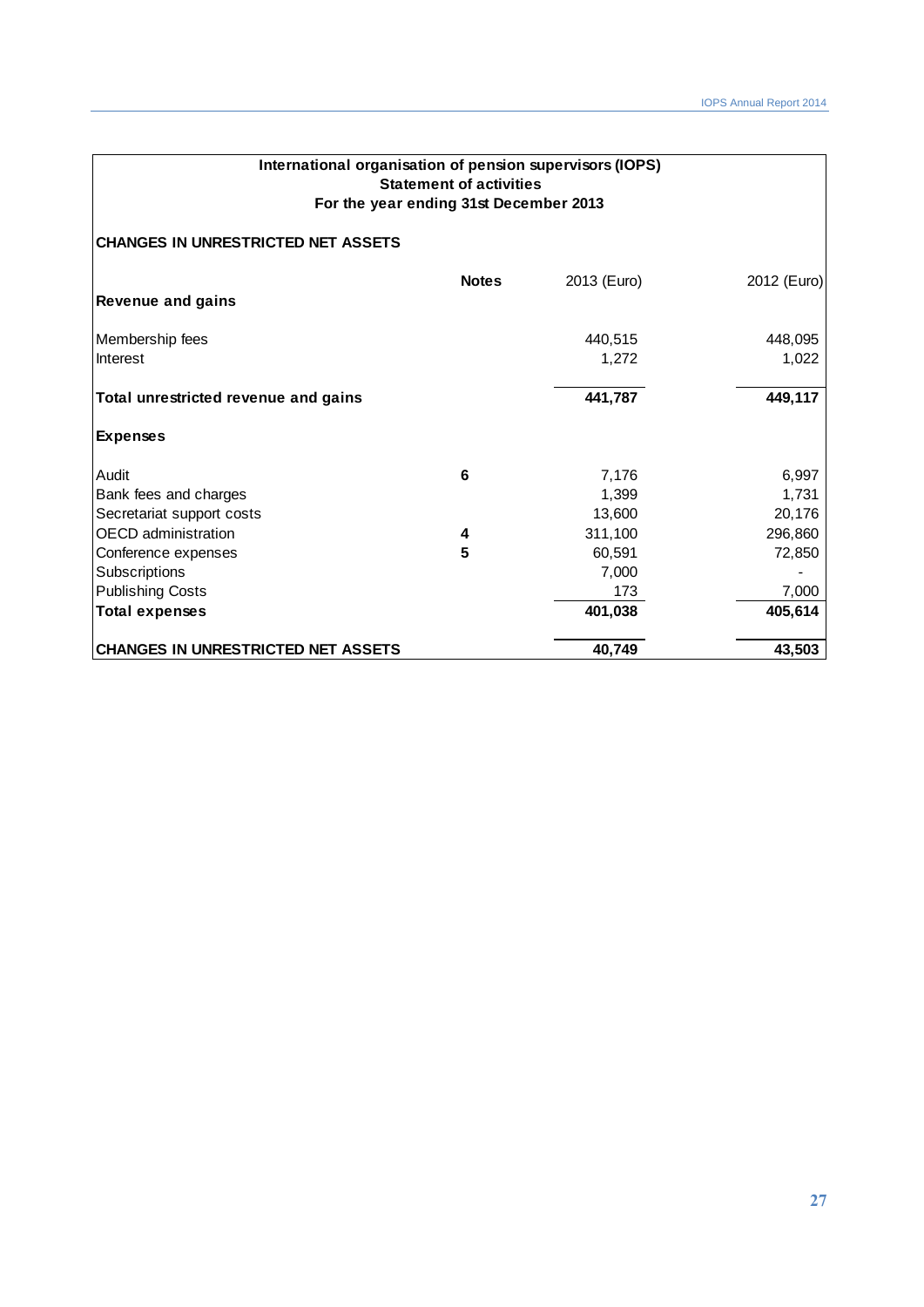|                                                                                                |         | INTERNATIONAL ORGANISATION OF PENSION SUPERVISORS (IOPS)        |  |  |
|------------------------------------------------------------------------------------------------|---------|-----------------------------------------------------------------|--|--|
|                                                                                                |         | NOTES TO THE FINANCIAL STATEMENTS                               |  |  |
|                                                                                                |         |                                                                 |  |  |
|                                                                                                |         | Year ending 31 December 2013                                    |  |  |
|                                                                                                |         |                                                                 |  |  |
| 1 NATURE OF ORGANISATION                                                                       |         |                                                                 |  |  |
| The International Organisation of Pension Supervisors (IOPS) is an international               |         |                                                                 |  |  |
| body representing a range of members involved in the supervision of private pension            |         |                                                                 |  |  |
| arrangements. The Organisation's members cover all levels of economic development              |         |                                                                 |  |  |
| and bring together all types of pension and supervisory systems.                               |         |                                                                 |  |  |
| IOPS is an association in accordance with French law. It is domiciled in Paris, France         |         |                                                                 |  |  |
| and receives membership fees from members worldwide.                                           |         |                                                                 |  |  |
|                                                                                                |         |                                                                 |  |  |
| 2 SIGNIFICANT ACCOUNTING POLICIES                                                              |         |                                                                 |  |  |
| The accounts of the IOPS are drawn on the historical cost basis and income and                 |         |                                                                 |  |  |
| expense items are recorded on the accruals basis.                                              |         |                                                                 |  |  |
|                                                                                                |         |                                                                 |  |  |
| 3 INCOME TAXES                                                                                 |         |                                                                 |  |  |
| The Organisation is exempt from income tax.                                                    |         |                                                                 |  |  |
|                                                                                                |         |                                                                 |  |  |
| 4 PAYMENTS TO THE OECD                                                                         |         |                                                                 |  |  |
| The IOPS paid the following amounts to the OECD:                                               |         | 311,100 Grant provided to meet secretariat and administrative   |  |  |
|                                                                                                |         |                                                                 |  |  |
|                                                                                                | 311,100 | support services, technical and liaison support.                |  |  |
|                                                                                                |         |                                                                 |  |  |
| 5 CONFERENCE FEES                                                                              |         |                                                                 |  |  |
| The IOPS held three sets of meetings in Seoul, Paris and Bucharest                             |         |                                                                 |  |  |
| and a regional workshop in Nairobi.                                                            |         |                                                                 |  |  |
|                                                                                                |         |                                                                 |  |  |
|                                                                                                |         | 66,398 Total expenses paid in 2013                              |  |  |
|                                                                                                |         | -5,807 Conference expenses IOPS TC&EC Meetings & Joint Seminar  |  |  |
|                                                                                                |         | Reykjavik 2014 & IOPS Committee Meetings London 2012            |  |  |
|                                                                                                | 60,591  |                                                                 |  |  |
|                                                                                                |         |                                                                 |  |  |
| 6 AUDIT                                                                                        |         |                                                                 |  |  |
| The amount of $\in$ 7,176 consists of an estimate of $\in$ 7,000 of audit fees to be paid in   |         |                                                                 |  |  |
| 2014 relating to the audit of financial statements for the year ended 31/12/2013               |         |                                                                 |  |  |
| and € 176 higher than estimated audit fees paid in 2013 relating to the audit of the financial |         |                                                                 |  |  |
| statements for the year ended 31/12/2012.                                                      |         |                                                                 |  |  |
|                                                                                                |         |                                                                 |  |  |
| 7 SUNDRY DEBTORS AND PREPAYMENT                                                                |         |                                                                 |  |  |
| Consist of the following amounts:                                                              |         |                                                                 |  |  |
|                                                                                                |         | 27,500 Outstanding membership fees from Pakistan, China, Ghana, |  |  |
|                                                                                                |         | Kazakhstan, Kosovo, Botswana.                                   |  |  |
|                                                                                                |         | 807 Conference expenses IOPS TC&EC Meetings &                   |  |  |
|                                                                                                |         | Joint Seminar Reykjavik 2014                                    |  |  |
|                                                                                                |         |                                                                 |  |  |
|                                                                                                | 28,307  |                                                                 |  |  |